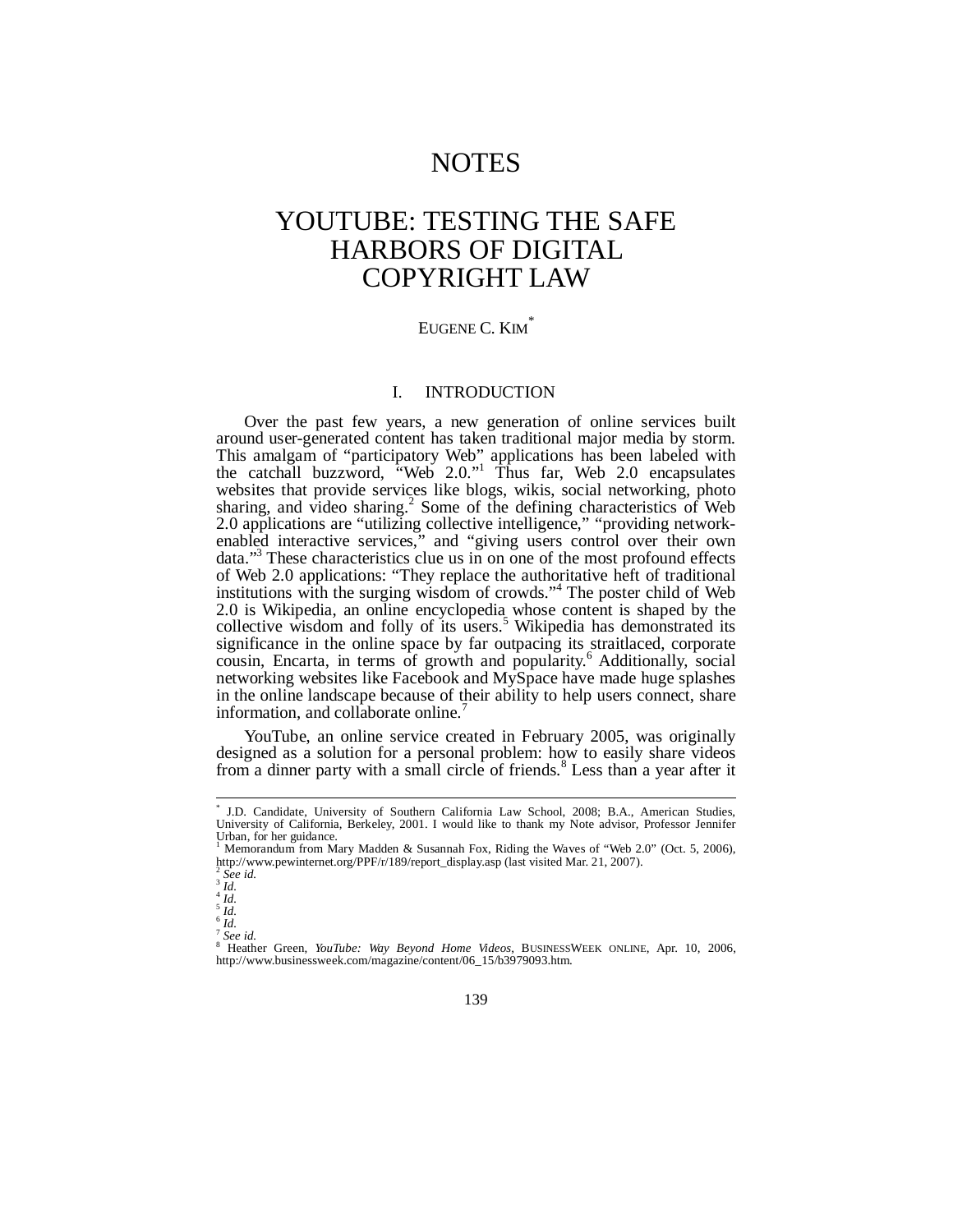debuted, the website was showing thirty million videos a day and drawing millions of viewers from around the world.<sup>9</sup> In July 2006, more than sixtythree million people (age fifteen and up) worldwide visited the website, approximately twenty-five percent of whom resided in the U.S.<sup>10</sup> During the same period, it streamed a daily average of ninety-six million videos worldwide, with twenty-one million videos in the United States.<sup>11</sup> In October 2006, the popular online video service announced the news of its acquisition by Google for \$1.65 billion in stock, at which point it was streaming over 100 million videos per day.<sup>12</sup> In January 2007, YouTube controlled an incredible 43.3% share of the online video market and was ranked twelfth overall in domain traffic.<sup>13</sup> Roughly one month later, YouTube attracted more U.S. Internet traffic than all fifty-six television cable and broadcast network websites combined, unofficially making it the leading entertainment website in the United States.<sup>14</sup>

Despite its rapidly burgeoning audience, YouTube continues to describe itself simply as "a way to get your videos to the people who matter to you."<sup>15</sup> YouTube informs new users of five primary capabilities: (1) "upload, tag and share your videos worldwide;" (2) "browse thousands of original videos uploaded by community members;" (3) "find, join and create video groups to connect with people with similar interests;" (4) "customize your experience with playlists and subscriptions;" and (5) "integrate YouTube with your website using video embeds or APIs."<sup>16</sup> Video embeds facilitate sharing by allowing users to copy and paste HTML code into their own websites, thereby inserting video players directly into their pages.<sup>17</sup> Overall, this language depicts YouTube as a social entertainment network for individuals who want to share their "original" content—essentially, amateur videos created by users.

Amateur videos in YouTube's library run the gamut from comedic performances to teenaged stunts and high jinks, song parodies and lipsynching sessions, animal tricks, sports bloopers, as well as more serious attempts at filmmaking.<sup>18</sup> The website is acknowledged as an excellent whicle for emerging artists to disseminate their works easily,<sup>19</sup> but also features cruder clips of bondage, masturbation, and animal cruelty.<sup>20</sup>

<sup>9</sup> *Id.* <sup>10</sup> Press Release, comScore Networks, *comScore Data Confirms Reports of 100 Million Worldwide Daily Video Streams from YouTube.com in July 2006* (Oct. 11, 2006), http://www.comscore.com/press/release.asp?press=1023.

<sup>11</sup> *Id.* <sup>12</sup> Catherine Holahan, *YouTube's New Deep Pockets*, BUSINESSWEEK ONLINE, Oct. 10, 2006, http://www.businessweek.com/technology/content/oct2006/tc20061010\_083340.htm.

<sup>&</sup>lt;sup>13</sup> Jason Miller, *YouTube Gives MySpace, TV Networks A Thumpin*', WEBPRONEWS, Feb. 28, 2007,<br>http://www.webpronews.com/topnews/2007/02/28/youtube-gives-myspace-tv-networks-a-thumpin.<br><sup>14</sup> Posting of LeeAnn Prescott to Hi

prescott/2007/02/youtube\_traffic\_up\_14\_since\_vi.html (Feb. 23, 2007).<br><sup>15</sup> YouTube, What Is YouTube?, https://www.google.com/accounts/ServiceLogin?service=youtube (last visited Oct. 23, 2007).<br><sup>16</sup> *Id.*<br><sup>17</sup> YouTube, Sharing YouTube Videos, http://youtube.com/sharing (last visited Mar. 21, 2007).

<sup>&</sup>lt;sup>18</sup> May Wong, *Parents Cringe Over Online Amateur Videos*, INTERNATIONAL HERALD TRIBUNE, July 13, 2006, *available at* http://www.iht.com/articles/2006/07/12/business/video.php. <sup>19</sup> Dan Blacharski, *Blog Insights: YouTube and the Copyright Dilemma*, ITWORLD.COM, Feb. 5, 2007,

http://www.itworld.com/Tech/2987/nlsblog070206/. <sup>20</sup> Wong, *supra* note 18.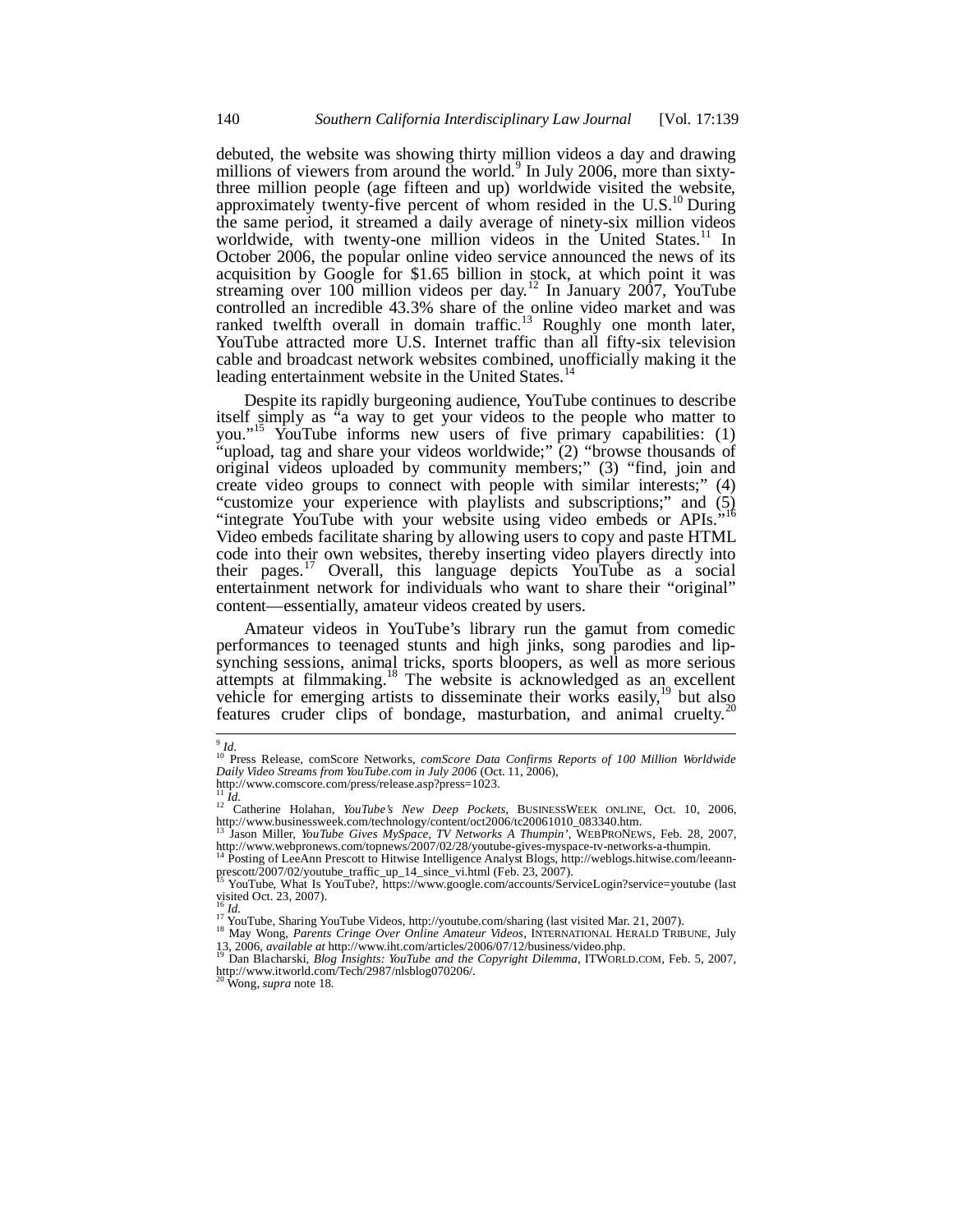Although YouTube reportedly relies on viewers to alert the website to objectionable videos—a style of community policing still used today by Internet stalwarts such as eBay and  $C_{\text{raigslist}^{21}}$ —some suggest that YouTube proactively filters pornography.<sup>22</sup> Beyond typical entertainment fare, YouTube also proffers videos of a more utilitarian bent.<sup>23</sup> Amateur clips providing technical support and instructions on troubleshooting or software configuration have appeared on the website. $^{24}$  As such, the dizzying array of homemade video clips found on YouTube does justice to the website's trademark slogan, "Broadcast Yourself."<sup>2</sup>

Despite YouTube's stated focus on user-generated content, the website also plays host to copyright-infringing content like music videos, sports highlights, news clips, excerpts from movies, and episodes of mainstream shows from current seasons.<sup>26</sup> Media pundits agree that YouTube's meteoric rise at least somewhat correlates to the incidence of infringing content on its website, $27$  but current data does not paint a clear picture of exactly what drives YouTube's business. For example, thirteen of the twenty most viewed YouTube videos in February 2007 were professionally produced.<sup>28</sup> However, a contemporaneous study of search engine queries directing traffic to YouTube indicated that popular hunts focused on amateur videos.<sup>2</sup>

In any case, the abundance of pirated content on YouTube puts the online service and its parent company in a precarious position. Much of the copyrighted content on the website has not been cleared for posting or distribution by the rightful owners,<sup>30</sup> yet YouTube users are able to watch this pirated content at their leisure and without the interruption of commercials. As a result, some content owners have voiced concerns over the website's policies on copyright protection.<sup>31</sup> Major media companies, along with smaller players in the content industry, have expressed contrary viewpoints on the matter. Although many copyright owners have repeatedly expressed strong disapproval of YouTube, a growing number have come to

http://wsjclassroomedition.com/archive/07apr/07apr\_additional\_videovision.pdf .

<sup>29</sup> THE AGE, *YouTube Fans Prefer Homemade Video: HitWise*, Feb. 24, 2007,

- http://www.theage.com.au/news/Technology/YouTube-fans-prefer-homemade-video-
- HitWise/2007/02/24/1171734067522.html.

<sup>30</sup> Green, *supra* note 8. <sup>31</sup> *See, e.g.*, Kenneth Li & Michele Gershberg, *Viacom in \$1 Billion Copyright Suit Versus Google, YouTube*, REUTERS, Mar. 13, 2007,

http://www.reuters.com/article/internetNews/idUSWEN535120070313.

<sup>21</sup> *Id.*

<sup>22</sup> *See, e.g.,* Scott Goldberg, *Analysis: Viacom Forces Google to Show its Cards*, DIGITAL MEDIA WIRE, Mar. 14, 2007, http://www.dmwmedia.com/news/2007/03/14/analysis-viacom-forces-google-to-showits-cards.

<sup>23</sup> John Agsalud, *YouTube is Entertaining But Also Highly Utilitarian*, HONOLULU STAR-BULLETIN, Mar. 12, 2007, *available at* http://starbulletin.com/2007/03/12/business/technology.html. <sup>24</sup> *Id.*

<sup>&</sup>lt;sup>25</sup> YouTube, http://www.youtube.com/ (last visited Mar. 21, 2007).

<sup>26</sup> Green, *supra* note 8. <sup>27</sup> *See, e.g., id.*; Declan McCullagh, *YouYube's Fate Rests on Decade-old Copyright Law*, CNET NEWS.COM, Mar. 13, 2007, http://news.com.com/2100-1028\_3-6166862.html; Elise Ackerman, *Google to Filter YouTube*, OAKLAND TRIBUNE, Feb. 24, 2007, *available at*

http://www.redorbit.com/news/technology/852150/google\_to\_filter\_youtube/index.html.

<sup>&</sup>lt;sup>28</sup> Kevin J. Delaney & Matthew Karnitschnig, *TV Industry Clouds Google's Video Vision*, THE WALL<br>STREET JOURNAL ONLINE, Feb. 21, 2007,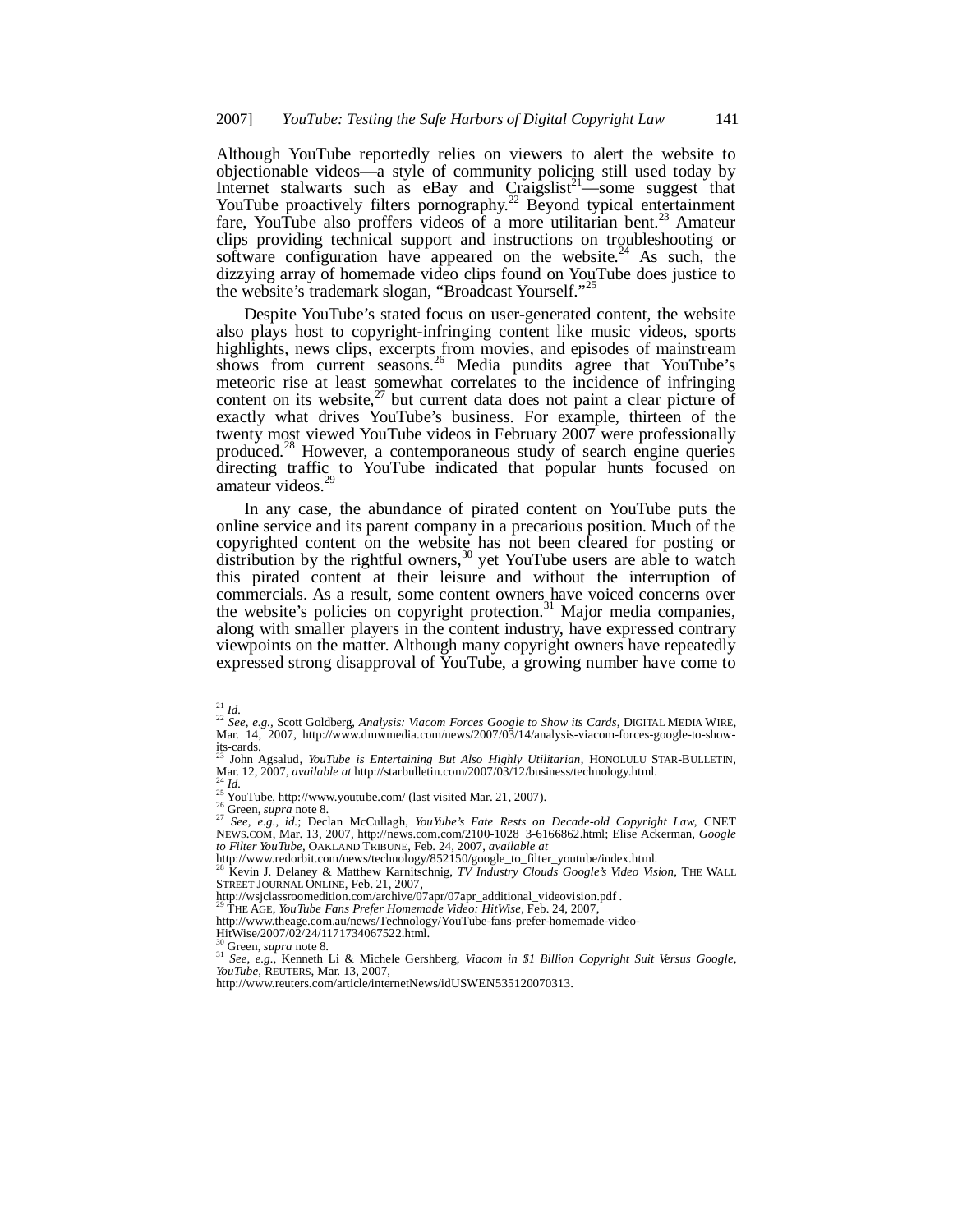embrace it as an efficient means of increasing exposure and awareness of their content.<sup>32</sup>

In some cases, the disapproval of copyright owners has evolved into the pursuit of legal action. In January  $2007$ , Twentieth Century Fox, a studio owned by News Corporation, filed a subpoena for YouTube in the U.S. District Court for the Northern District of California in an effort to learn who uploaded pirated copies of episodes from some of its popular television shows.<sup>33</sup> In March 2007, Magnolia Studios, a film studio owned by technology and media entrepreneur Mark Cuban, filed a subpoena for Google in a U.S. District Court in Dallas, Texas for the purpose of identifying users who placed its copyrighted videos on YouTube.<sup>34</sup>

Moreover, YouTube has recently been hit with lawsuits alleging copyright infringement. In July 2006, journalist Robert Tur filed a lawsuit in U.S. District Court in Los Angeles, California seeking monetary damages and an injunction barring YouTube from any further use of his copyrighted material.<sup>35</sup> Tur claims that YouTube allowed its users to upload his copyrighted video footage without obtaining his authorization.<sup>36</sup> Among the footage in question is a video of trucker Reginald Denning's beating during the 1992 Los Angeles riots, which was allegedly posted on YouTube without Tur's permission and viewed more than one thousand times.<sup>37</sup> Tur is asking the court for \$150,000 per work infringed upon.<sup>38</sup> In response, YouTube stated that it was in compliance with all the provisions of the Digital Millennium Copyright Act ("DMCA") and therefore "entitled to the full protections of the safe harbor provisions of the Act."<sup>39</sup> All video clips identifiable as Tur's were also removed from its website.<sup>40</sup>

YouTube has also been sued by media conglomerate Viacom, which has been one of its most vociferous critics thus far.<sup>41</sup> Viacom, whose properties include but are not limited to MTV, Comedy Central, BET, Nickelodeon and Paramount Pictures, initially negotiated with YouTube so that it could be paid for its material to appear on the website.<sup>42</sup> Some of Viacom's shows, such as "The Daily Show" and "The Colbert Report," have consistently appeared on YouTube's top-watched lists.<sup>43</sup> In the

 $\bar{d}$ .

<sup>32</sup> *See* Ellen Lee, *Google Moves YouTube Ahead*, S.F. CHRON., Mar. 4, 2007, *available at*

http://www.sfgate.com/cgi-bin/article.cgi?f=/c/a/2007/03/04/BUG1NODSLR1.DTL.

<sup>33</sup> *Cuban's Film Studio Subpoenas Google over Videos*, REUTERS, Mar. 7, 2007,

http://www.reuters.com/article/idUSN0726738220070307.

<sup>34</sup> *Id.* <sup>35</sup> Greg Sandoval, *YouTube Sued over Copyright Infringement*, CNET NEWS.COM, July 18, 2006,

http://news.com.com/2100-1030\_3-6095736.html. <sup>36</sup> Leslie Simmons, *YouTube: News Service Infringement Claim 'Without Merit,'* THE HOLLYWOOD REPORTER, ESQ., July 19, 2006, *available at*

http://www.hollywoodreporteresq.com/thresq/litigation/article\_display.jsp?vnu\_content\_id=100284147

<sup>5.</sup> <sup>37</sup> Sandoval, *supra* note 35.

 $38 \text{ Simmons}, \text{supra note } 36.$ 

<sup>39</sup> Sandoval, *supra* note 35.

<sup>40</sup> Simmons, *supra* note 36.

<sup>41</sup> Paul R. La Monica, *Viacom Sues 'GooTube' for \$1 Billion*, CNNMONEY.COM, Mar. 13, 2007, http://money.cnn.com/2007/03/13/news/companies/youtube\_viacom\_reaction/. <sup>42</sup> Ellen Lee, *YouTube Removing Viacom TV Shows*, S.F. CHRON., Feb. 3, 2007, *available at*

http://www.sfgate.com/cgi-bin/article.cgi?f=/c/a/2007/02/03/BUGJ8NU0FH1.DTL.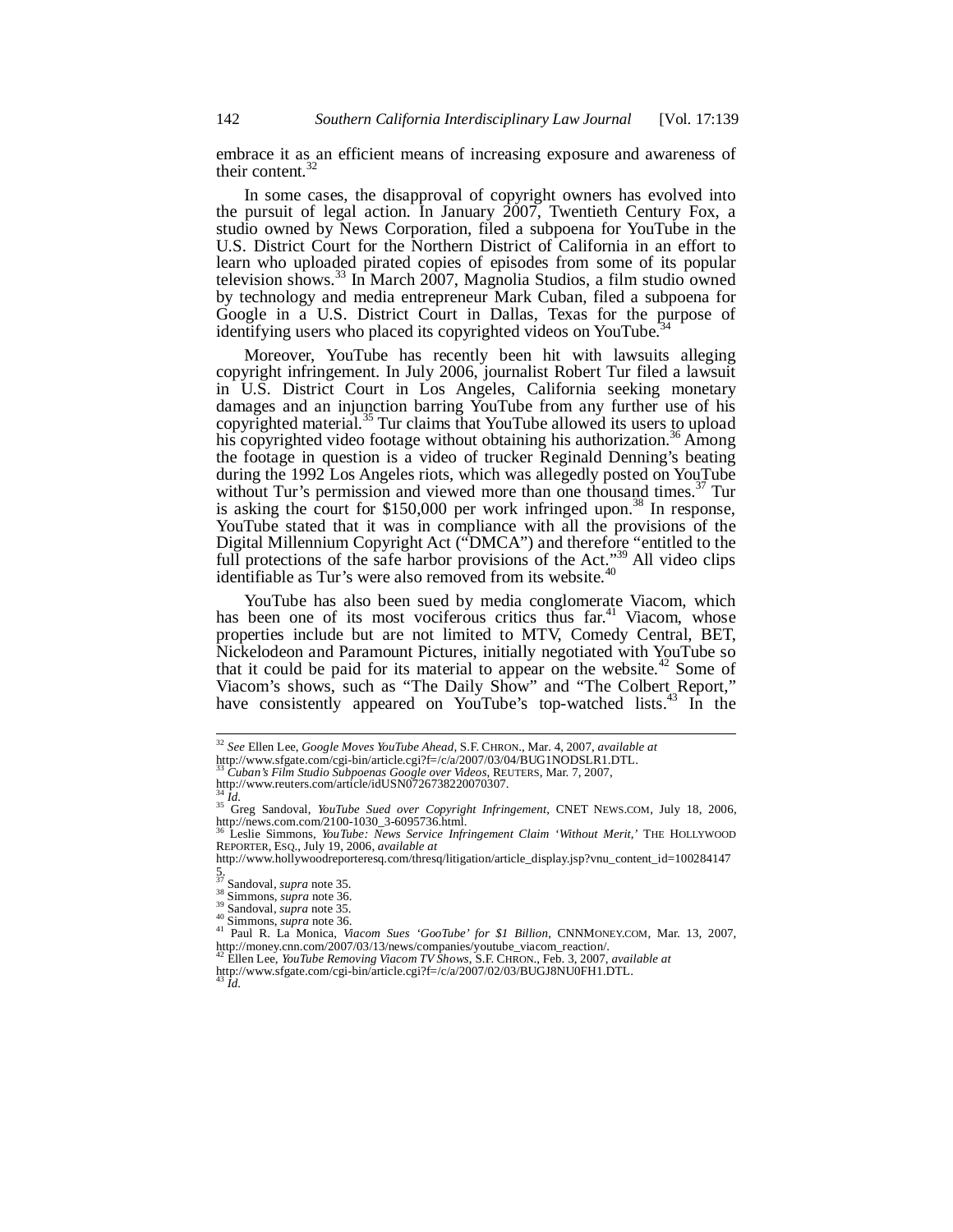summer of 2006, the two companies even managed to strike a deal, which has since expired, in which YouTube would distribute videos from Viacom's MTV Networks.<sup>44</sup> Despite the promising outlook, a more comprehensive content deal fell through when Viacom reportedly demanded minimum payment guarantees nearing one billion dollars.<sup>4</sup>

When negotiations broke down in February 2007, Viacom issued a demand for YouTube to take down more than 100,000 unauthorized clips of its copyrighted works.<sup>46</sup> At the time, Viacom also accused YouTube of retaining all of the revenue generated from its users' copyright infringement without extending fair compensation to those who invested their efforts into creating the copyrighted content.<sup>47</sup> In response, YouTube stated that although it took copyright issues seriously, Viacom actually benefited from having its shows displayed and promoted by YouTube's audience.<sup>4</sup> Somewhat surprisingly, even after YouTube submitted to Viacom's demand and took down the pirated material, the website sustained its surge in share of overall Internet visits in the U.S., shooting up fourteen percent over the first two weeks of February 2007.<sup>49</sup> However, a number of users whose videos did not infringe on Viacom's copyrights<sup>50</sup> reported that their videos were mistakenly taken down along with the infringing works.<sup>5</sup>

In March 2007, Viacom went one step further in filing a lawsuit against YouTube and Google (hereinafter referred to jointly as YouTube), asking for a permanent injunction requiring the employment of "reasonable methodologies to prevent or limit infringement" of its copyrights and monetary damages totaling at least one billion dollars.<sup>52</sup> In its complaint, Viacom contends that over 150,000 unauthorized clips of its copyrighted programming have been uploaded onto YouTube and viewed 1.5 billion times.<sup>53</sup> The complaint lists claims for relief based on theories of liability that are treated separately: direct infringement, contributory infringement, vicarious infringement, and inducement.  $54$  As in the lawsuit brought by Tur, the DMCA appears central to the question of YouTube's liability.

The Viacom lawsuit represents the most formidable legal challenge yet to the video sharing website and has been characterized as a seminal event in relations between traditional media and the online sphere.<sup>55</sup> If Viacom is successful in getting the injunction, then the resulting precedent will

<sup>44</sup> Delaney & Karnitschnig, *supra* note 28.

<sup>45</sup> *Id.* <sup>46</sup> *See* Lee, *supra* note 42. <sup>47</sup> *Id.*

<sup>48</sup> *Id.*<br><sup>49</sup> Prescott, *supra* note 14.<br><sup>50</sup> "Rook said not one frame or one piece of music from his film about a gay professional wrestler belonged to Viacom." Greg Sandoval, *Does YouTube Have a Control Problem?*, CNET NEWS.COM,<br>Feb. 2, 2007, http://news.com.com/2100-1030\_3-6156025.html.<br><sup>51</sup> See id. (relating how a documentary trailer and a video of a "frie

of violating Viacom's copyrights and removed from YouTube's website). <sup>52</sup> Viacom Int'l Inc. v. YouTube, Inc., Complaint at 5, (filed S.D.N.Y. Mar. 13, 2007) [*hereinafter*

Complaint], *available at*

http://online.wsj.com/public/resources/documents/ViacomYouTubeComplaint3-12-07.pdf. <sup>53</sup> *Id.* at 3.

<sup>54</sup> *See id.* at 18–26.

<sup>55</sup> Li & Gershberg, *supra* note 31.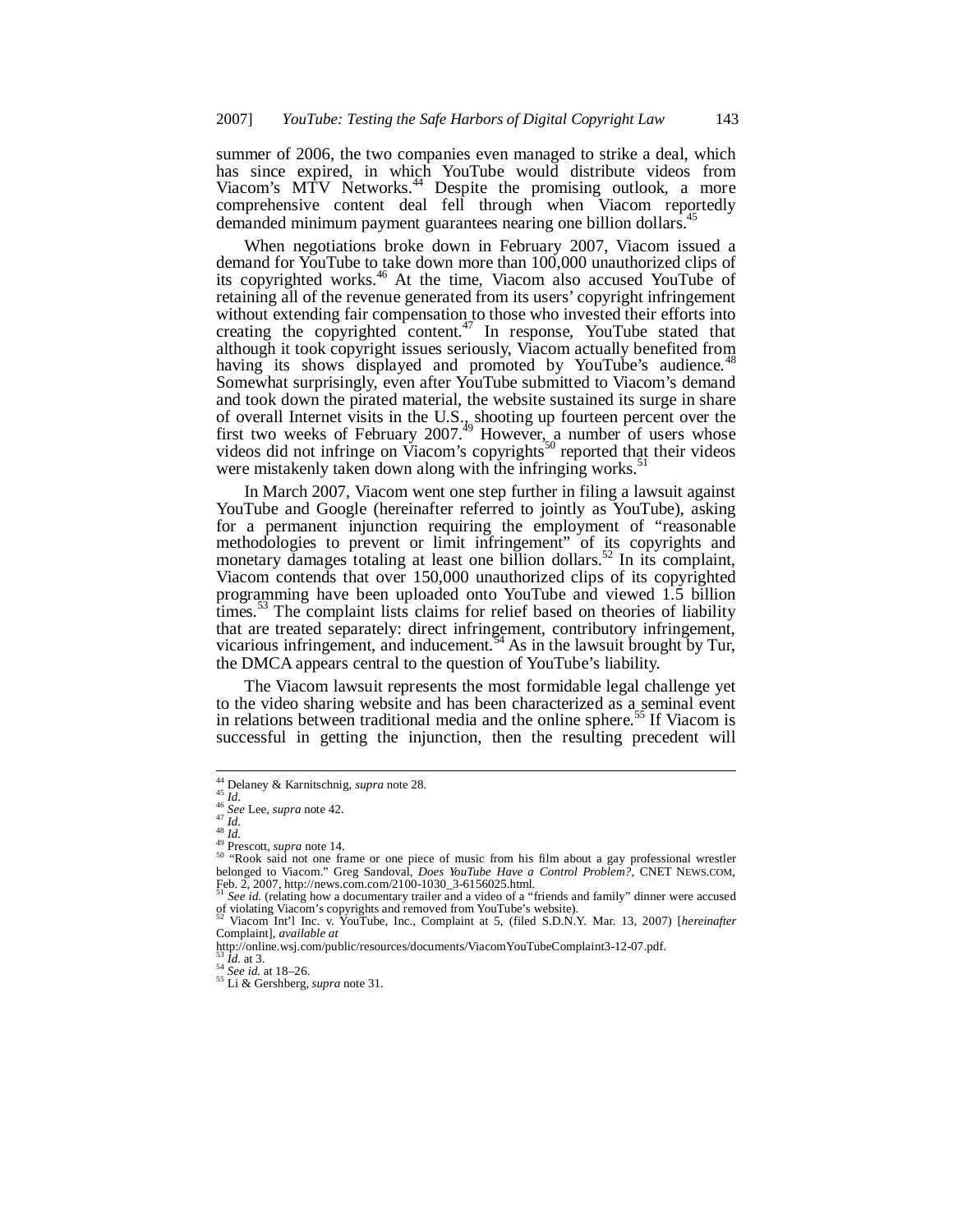require website operators to police users' uploads for copyright infringement. Moreover, with industry experts predicting that other media companies will enter the fray,<sup>56</sup> Viacom's lawsuit may represent the opening salvo of a drawn-out battle faced by YouTube against a flood of plaintiffs. On the other hand, some suggest that the lawsuit is merely a tough negotiating tactic which will result in an out-of-court settlement<sup>57</sup> or a more attractive content deal,<sup>58</sup> in which case piggyback lawsuits may not follow automatically.

Pressure from overseas has also reared its head, most notably in the form of a demand from the Japan Society for Rights of Authors, Composers and Publishers ("JASRAC") that YouTube take down roughly 30,000 copyright-infringing clips from its site.<sup>59</sup> Although YouTube yielded to the demand in October 2006, pirated Japanese-language content remained available on the website months later.<sup>60</sup> In order to protect its interests, JASRAC also requested that YouTube enact a series of specific measures to deter copy infringement, namely that the online video service: (1) post Japanese-language notices warning against copyright infringement; (2) collect the names and addresses of uploaders; and (3) terminate the accounts of users who upload infringing material.<sup>61</sup> Thus far, YouTube has complied with the first request only.<sup>4</sup>

In spite of the flak that YouTube has drawn from traditional media companies, some television networks have overcome their initial wariness and shown a willingness to work with the online video service. NBC was the first major network to do so, concluding a now defunct deal last summer in which it would upload promotional clips of select shows like "Saturday Night Live" and buy advertising on the website. $^{63}$  In October 2006, YouTube also announced an agreement with CBS to offer short-form clips of news, sports, and other entertainment. $64$  CBS was also the first television network to test YouTube's so-called "content identification architecture," which allowed the company to track unauthorized use of its copyrighted content. $^{65}$  Interestingly, CBS could elect to pull unauthorized content or permit the material to remain and share in the revenue produced from advertisements placed adjacent to it.<sup>66</sup> In other words, YouTube was incentivizing television networks to leave their content on the website, even if it was uploaded without their permission.

<sup>62</sup> *Id.*

<sup>66</sup> *Id.*

<sup>56</sup> La Monica, *supra* note 41. <sup>57</sup> *Id.*

<sup>58</sup> Elinor Mills, *Copyright Quagmire for Google and YouTube*, CNETNEWS.COM, Mar. 14, 2007, http://news.com.com/2100-1030\_3-6167281.html.

<sup>59</sup> Lee, *supra* note 42.

<sup>&</sup>lt;sup>60</sup> Geoff Duncan, *YouTube To Post Japanese Copyright Warning*, DIGITAL TRENDS, Feb. 6, 2007,<br>http://news.digitaltrends.com/article12230.html.<br><sup>61</sup> *Id.* 

<sup>63</sup> *See* Greg Sandoval, *NBC Strikes Deal with YouTube*, CNET NEWS.COM, June 27, 2006, http://news.com.com/NBC+strikes+deal+with+YouTube/2100-1025\_3-6088617.html.

<sup>64</sup> Steve Donohue, *CBS Partners with YouTube*, MULTICHANNEL NEWS, Oct. 9, 2006, http://www.multichannel.com/article/CA6379116.html. <sup>65</sup> *Id.*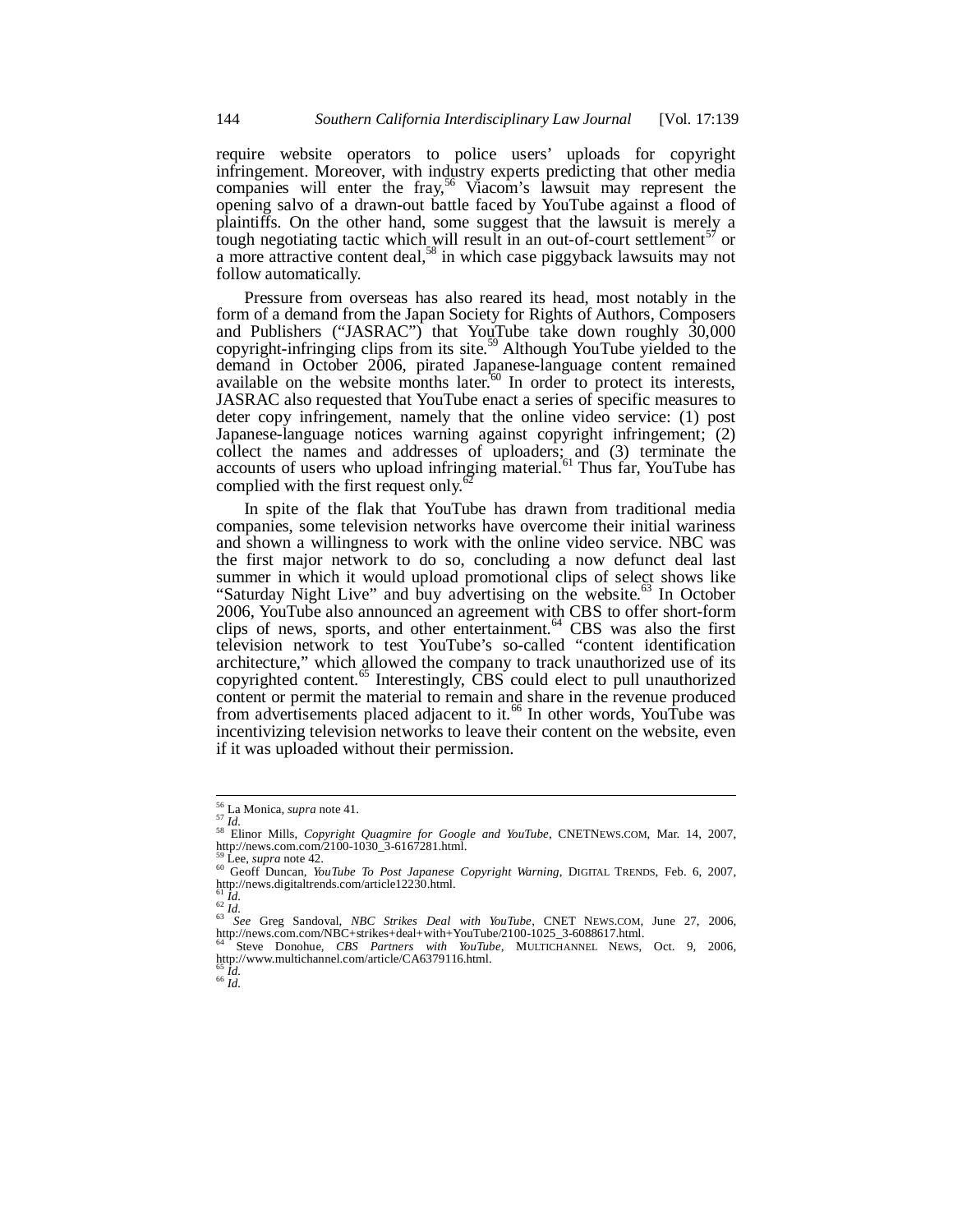However, talks fell through with regard to a larger, multi-year deal that would have allowed YouTube users not only to watch CBS clips but also to splice those snippets into their own, homemade videos.<sup>67</sup> Under the incomplete deal, Google would have guaranteed over \$500 million in advertising revenue to CBS.<sup>68</sup> Instead, CBS and YouTube announced a more focused distribution deal in March 2007 that capitalized on the wild popularity of the annual college basketball tournament known as "March Madness."<sup>69</sup> Although terms of the deal have not been disclosed, it was reported to include a revenue-sharing arrangement.<sup>70</sup> As discussed later in this Note, the majority of YouTube's content deals appear to be targeted toward relatively narrow audiences, such as college basketball fans.

Nonetheless, in light of the pressure it is facing due to the presence of pirated material in its video library, YouTube has taken steps to provide better protection for copyright owners beyond merely responding to takedown notices. On its website, you can find YouTube's "Terms of Use," which include the following bolded language in regard to user submissions:

In connection with User Submissions, you further agree that you will not submit material that is copyrighted, protected by trade secret or otherwise subject to third party proprietary rights, including privacy and publicity rights, unless you are the owner of such rights or have permission from their rightful owner to post the material and to grant YouTube all of the license rights granted herein.<sup>71</sup>

In addition, YouTube has rolled out tools to simplify the automated process of identifying infringing videos.<sup>72</sup> For example, it has implemented a backend procedure that fingerprints any infringing video that is taken down so that it can automatically reject these videos from being uploaded at a later time.<sup>73</sup> The company has also invested in user education by supplementing pages in the upload process with educational text about the type of content that can be uploaded.<sup>74</sup> This effort has allegedly resulted in a sharp reduction of users uploading infringing material.

Additionally, YouTube's ten-minute limit on uploaded clips has been touted as an effective deterrent against users uploading entire episodes of television shows.<sup>76</sup> As discussed before, YouTube has also promised to post a Japanese-language notice on its website warning users against uploading pirated material.<sup>77</sup> YouTube's website also offers tips on what makes a video copyright infringing and ineligible for upload<sup>78</sup> as well as directions

<sup>72</sup> Posting of Heather Green to Blogspotting,<br>http://www.businessweek.com/the\_thread/blogspotting/archives/2006/04/youtube\_cto\_des.html (Apr. 3,  $2006$ ).

<sup>67</sup> Delaney & Karnitschnig, *supra* note 28. <sup>68</sup> *Id.*

<sup>&</sup>lt;sup>69</sup> Tim Gray, *YouTube Scores 'March Madness' Content Deal*, TECHNEWSWORLD, Mar. 16, 2007, http://www.technewsworld.com/story/56355.html.

 $\frac{71}{11}$  YouTube, Terms of Use, http://www.youtube.com/t/terms (last visited Oct. 23, 2007).

<sup>73</sup> *Id.* <sup>74</sup> *Id.*

<sup>75</sup> *Id.* <sup>76</sup> *Id.*

<sup>77</sup> Duncan, *supra* note 60.

<sup>&</sup>lt;sup>78</sup> YouTube, Copyright Tips, http://www.youtube.com/t/howto\_copyright (last visited Mar. 21, 2007).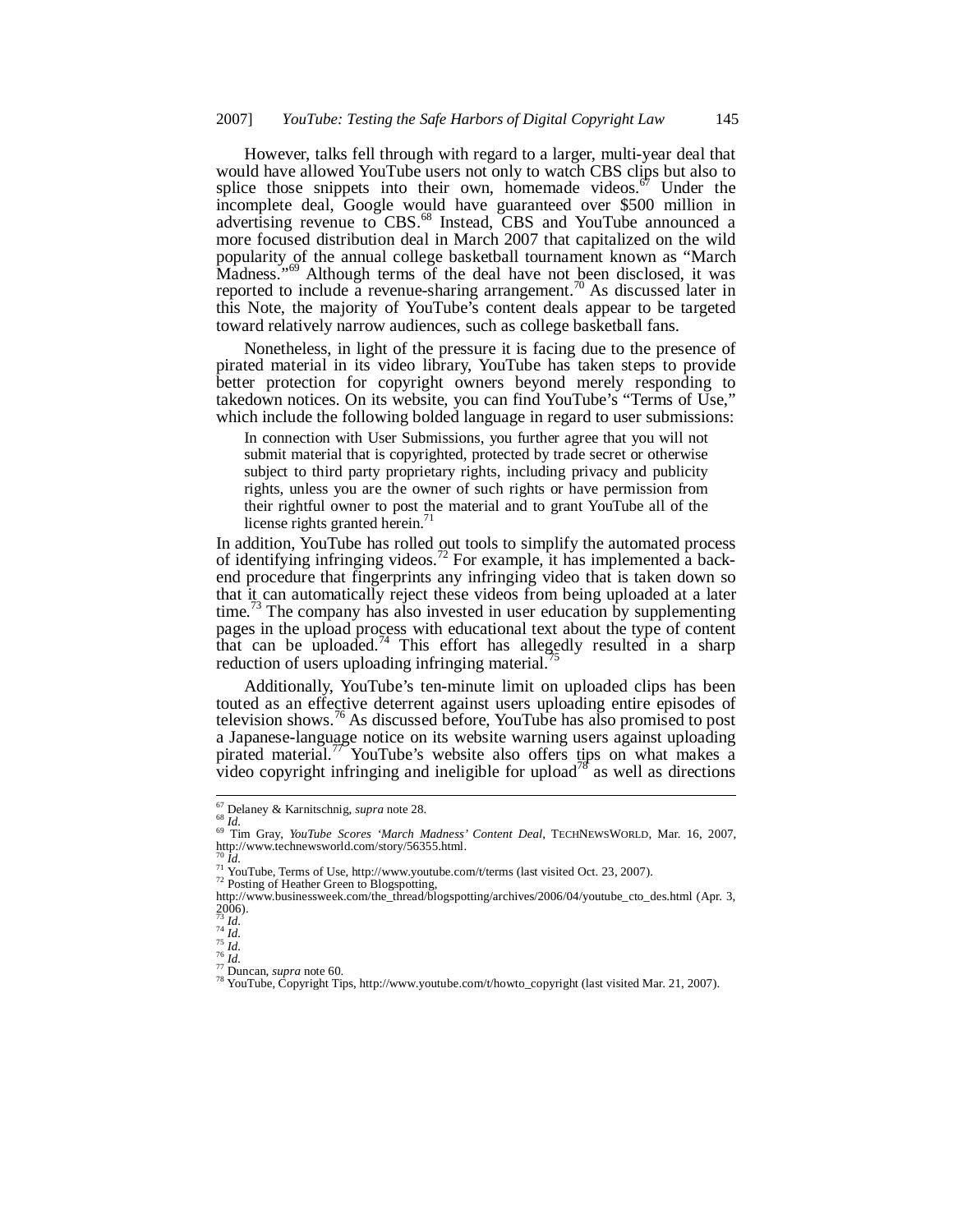on how to file a copyright infringement notification.<sup>79</sup> Notwithstanding all of these efforts, the efficacy of YouTube's most basic form of copyright enforcement—taking down infringing videos—has recently been called into question due to the rise of copycat websites like Delutube that manage to retrieve these videos from YouTube's library for viewing and downloading by its own users.<sup>80</sup>

In February 2007, YouTube announced plans to offer anti-piracy technology to companies that have distribution deals with the company.<sup>8</sup> The tools are said to be offered only as part of broader negotiations on licensing deals, in contrast to News Corporation's popular online social network, MySpace, which offers copyright protection technology to all content owners.<sup>82</sup> Both companies have licensed digital fingerprinting technology from California-based startup, Audible Magic, which claims that it can scan video clips for signature vectors to compare with vectors stored in a database.<sup>83</sup> This technology can reportedly find and remove videos based on audio music or soundtrack fingerprints embedded in files provided by media companies, while disallowing users from re-uploading the files in a different format.<sup>84</sup> Video identification would also facilitate revenue-sharing programs by helping content providers find their copyrighted works.<sup>85</sup> Nonetheless, while Audible Magic is known for its comprehensive database of over six million unique musical fingerprints,<sup>86</sup> it has not completed a database of audio fingerprints for movies and television shows, $\frac{87}{10}$  nor has it finalized a corresponding database of video fingerprints.<sup>88</sup> Without these fingerprints, a television show dubbed with a homemade soundtrack would be passed over by a filter.<sup>89</sup> Audible Magic therefore needs the cooperation of major film and television studios in order to fill its fingerprint databases,  $90$  lending credence to YouTube's assertion that the process of copyright identification is not an automated process, but requires the cooperation of media company partners.<sup>91</sup>

This Note will evaluate the copyright infringement issues presently confronting YouTube, along with the remedies available to copyright

<sup>79</sup> YouTube, Copyright Infringement Notification, http://www.youtube.com/t/dmca\_policy (last visited Mar. 21, 2007).

<sup>80</sup> Nate Anderson, *Delutube Offers Users a Way to View Deleted YouTube Videos*, ARS TECHNICA, Mar. 15, 2007, http://arstechnica.com/news.ars/post/20070315-deleted-youtube-videos-still-available-on-theweb.html (stating that "[c]lips are not apparently deleted from YouTube's database at the moment they are taken down (or they at least persist in YouTube's cache before being cleared)").<br><sup>81</sup> Kenneth Li, *YouTube Anti-pira* 

<sup>82</sup> *Id.*

<sup>83</sup> Anick Jesdanun, *My Space to Launch Video Filtering System*, USA TODAY, Feb. 12, 2007, *available at* http://www.usatoday.com/tech/news/2007-02-12-myspace-filter\_x.htm; Alexandra Berzon, *YouTube Licenses Copyright Protection Technology*, RED HERRING, Feb. 23, 2007, http://www.redherring.com/Home/21435. <sup>84</sup> *Id.*

<sup>85</sup> *See* Sunshine Mugrabi, *Fixing YouTube*, RED HERRING, Feb. 12, 2007,

http://www.redherring.com/Home/21288. <sup>86</sup> *Id.* <sup>87</sup> Ackerman, *supra* note 28.

<sup>88</sup> Mugrabi, *supra* note 85. <sup>89</sup> Ackerman, *supra* note 28.

<sup>90</sup> Mugrabi, *supra* note 85.

<sup>91</sup> Li, *supra* note 81*.*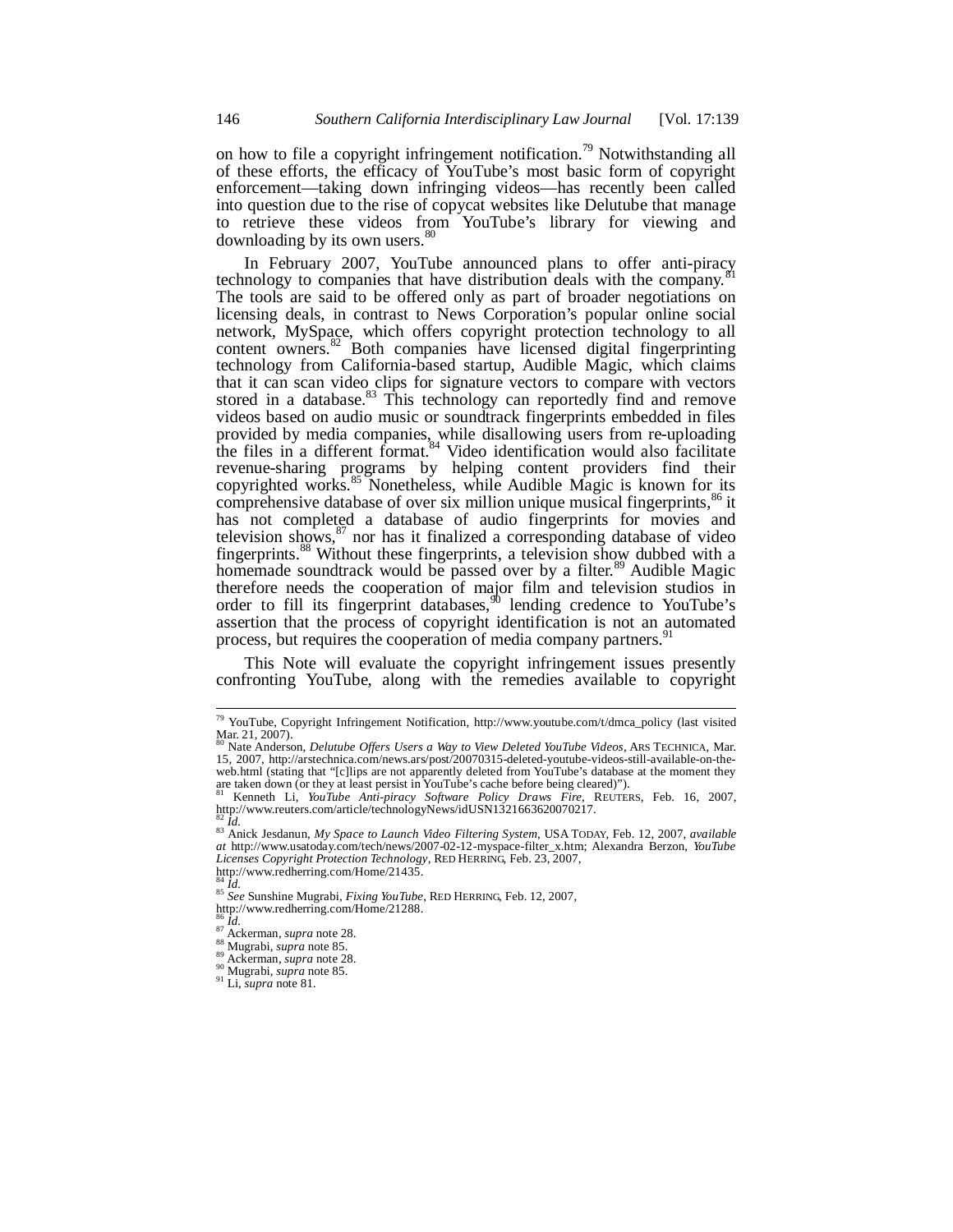holders. Part II will describe and analyze the pursuit of legal actions against YouTube and will evaluate whether YouTube will be held liable for copyright infringement. Part III will discuss the problematic effects of YouTube's potential liability for copyright infringement. Finally, Part IV will discuss alternative remedies available to copyright owners, including those major media companies with significant assets at stake.

## II. PURSUIT OF LEGAL ACTION AGAINST YOUTUBE

Copyright law in the U.S. extends protection to "original works of authorship fixed in any tangible medium of expression . . . from which they can be perceived, reproduced, or otherwise communicated, either directly or with the aid of a machine or device."<sup>92</sup> The category of "original works" of authorship" encompasses motion pictures and other audiovisual works.<sup>9</sup> Under this protection scheme, the authors of creative works are rewarded with a set of exclusive rights, violations of which constitute copyright infringement and entitle the copyright owner to monetary or injunctive relief.

The three exclusive rights under U.S. copyright law that are most relevant to YouTube are the rights "to reproduce the copyrighted work," "to perform the copyrighted work publicly," and "to display the copyrighted work publicly."<sup>95</sup> Thus, a YouTube user is required to obtain consent from a copyright owner— in the form of a licensing agreement—before being authorized to act within the scope of any of these exclusive rights. Nevertheless, ample proof exists of YouTube users infringing the rights of copyright owners on YouTube's website. Due to the complex nature of statutory and common law that applies to YouTube, a number of issues will need to be wrangled with during the upcoming lawsuits against the company. This Note will focus on analyzing Viacom's claims of copyright infringement against YouTube, which duplicate and expand on the claims made by Tur.

## A. THEORIES OF LIABILITY FOR COPYRIGHT INFRINGEMENT

Traditionally, three forms of copyright infringement have existed under U.S. copyright law—direct, contributory, and vicarious—all of which YouTube has been accused of committing. Direct infringement entails the "unauthorized exercise of one of the exclusive rights of the copyright holder…."<sup>96</sup> Neither intent, nor a particular state of mind is necessary for a finding of direct infringement,  $97$  making it generally a strict liability

<sup>92</sup> 17 U.S.C. § 102(a) (2007). <sup>93</sup> *Id.* § 102(a)(6).

 $^{94}$  *Id.* § 501.

<sup>&</sup>lt;sup>95</sup> Id. § 106.<br><sup>96</sup> Religious Tech. Ctr. v. Netcom On-line Comm. Servs., Inc., 907 F. Supp. 1361, 1367 (N.D. Cal.<br>1995).  $^{1995}_{97}$ *Id.*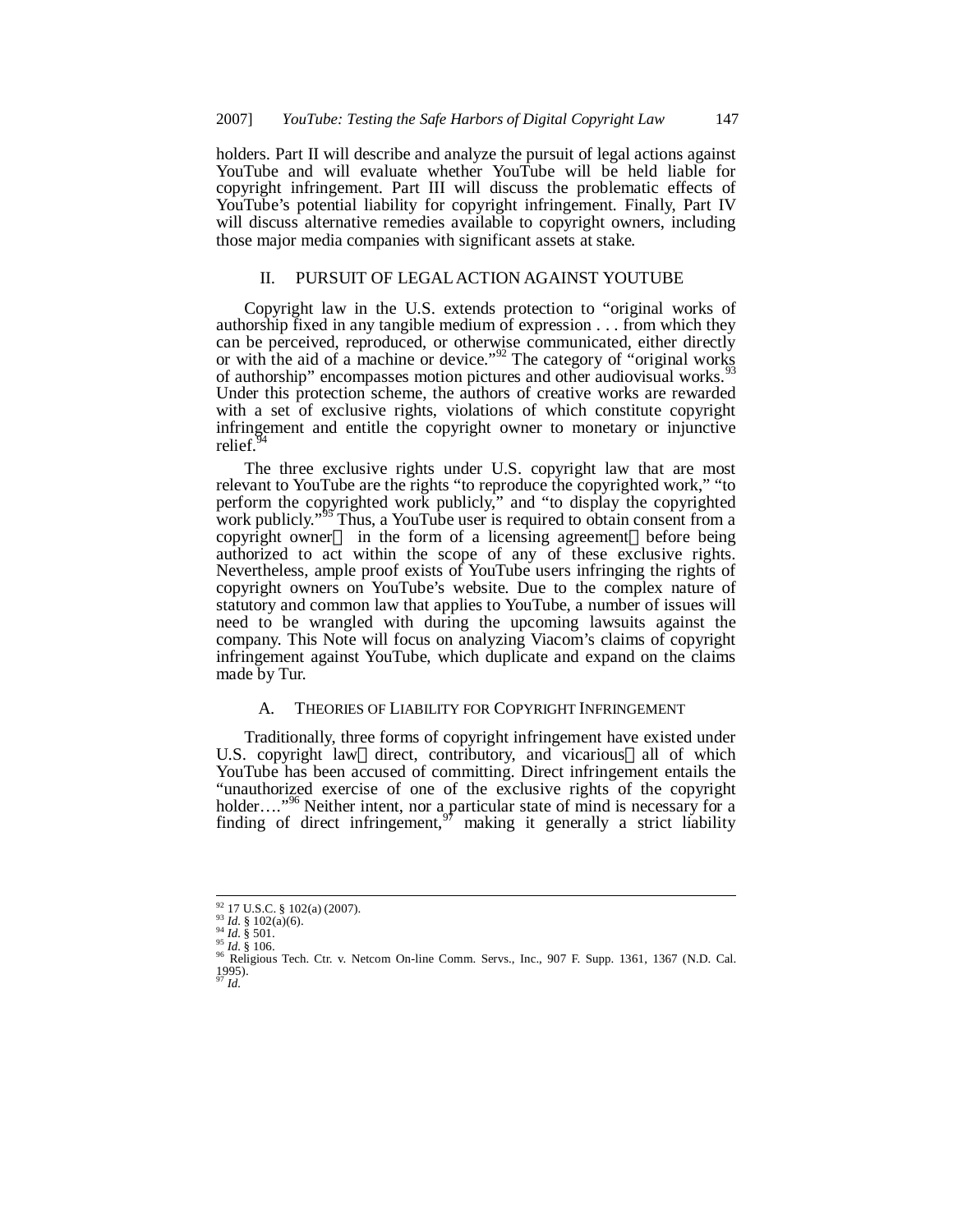offense.<sup>98</sup> In comparison, a more lenient standard applies to contributory and vicarious infringement.

Contributory infringement and vicarious infringement are classified together under the rubric of secondary infringement. Although neither of these doctrines is expressly articulated in the Copyright Act of 1976, both have been developed under the guidance of the courts. As a result, copyright law now provides that liability may be assigned not only to cases where the defendant alone violated one or more of the plaintiff's exclusive rights, but also to a defendant who did not even "'tak[e] part in the final act'" of infringement.<sup>99</sup> Such secondary liability may attach when the infringing conduct occurs in the context of an ongoing relationship between a direct infringer and a passive defendant who "was in a position to control the use of copyrighted works" by the direct infringer. $100$ 

Contributory infringement, founded upon the premise that "one who directly contributes to another's infringement should be held liable,"<sup>101</sup> parallels the criminal act of aiding and abetting.<sup>102</sup> In order to prevail under the theory of contributory infringement, a copyright owner must first prove that a third party has directly infringed upon his copyright.<sup>103</sup> The owner is then required to establish that the defendant has knowledge of the infringing activity and induces, causes, or materially contributes to the infringing conduct.<sup>104</sup> The aforementioned knowledge element is objective and fulfilled only when the defendant knows or has reason to know of the infringing activity.<sup>105</sup> The archetypal contributory infringement case is that of the "flea market," where swap meet operators are aware that participating vendors are selling counterfeit recordings (thus satisfying the "knowledge" prong), yet still lend support without which the direct infringement would have been severely limited or prevented completely (thus satisfying the "material contribution" prong).<sup>106</sup> These operators would be held contributorily liable to the copyright owners of the recordings.<sup>107</sup>

Vicarious infringement, which is derived from the principle of respondeat superior,<sup>108</sup> is analogous to contributory infringement in that both theories involve another party. As such, a copyright owner who claims vicarious infringement must first establish that a third party has directly

<sup>98</sup> *See, e.g.,* ABKCO Music, Inc. v. Harrisongs Music, Ltd., 722 F.2d 988, 998 (2d Cir. 1983) (upholding district court finding that "'innocent copying' can nevertheless constitute an infringement"); Olan Mills, Inc. v. Linn Photo Co., 795 F. Supp. 1423, 1437 (N.D. Iowa 1991), *rev'd on other grounds*, 23 F.3d 1345 (8th Cir. 1994) ("No scienter need be shown to prove infringement.").

 $^{99}$  Sony Corp. of Am. v. Universal City Studios, Inc., 464 U.S.  $\tilde{4}17$ , 436 (1984) (quoting Kalem Co. v. Harper Bros., 222 U.S. 55, 63 (1911)).

 $\hat{Id}$ . at 437.

<sup>101</sup> Sega Enters. Ltd. v. Maphia, 948 F. Supp. 923, 932 (N.D. Cal. 1996).

<sup>102</sup> *In re* Aimster Copyright Litig., 334 F.3d 643, 651 (7th Cir. 2003), *cert. denied*, 540 U.S. 1107 (2004). <sup>103</sup> *Maphia,* 948 F. Supp. at 932.

<sup>&</sup>lt;sup>104</sup> Gershwin Publ'g Corp. v. Columbia Artists Mgmt., Inc., 443 F.2d 1159, 1162 (2nd Cir. 1971).

<sup>105</sup> *Maphia*, 948 F. Supp. at 933. <sup>106</sup> Mike Scott, Note, *Safe Harbors Under the Digital Millennium Copyright Act*, 9 N.Y.U. J. LEGIS. & PUB. POL'Y 99, 105 (2006).

<sup>107</sup> *Id.* (citing Fonovisa, Inc. v. Cherry Auction, Inc., 76 F.3d 259, 264 (9th Cir. 1996)). <sup>108</sup> A&M Records, Inc. v. Napster, Inc., 239 F.3d 1004, 1022 (9th Cir. 2001) (citing *Fonovisa*, 76 F.3d at 262). *Respondeat superior* is the legal principle that holds an employer responsible for the actions of its employees.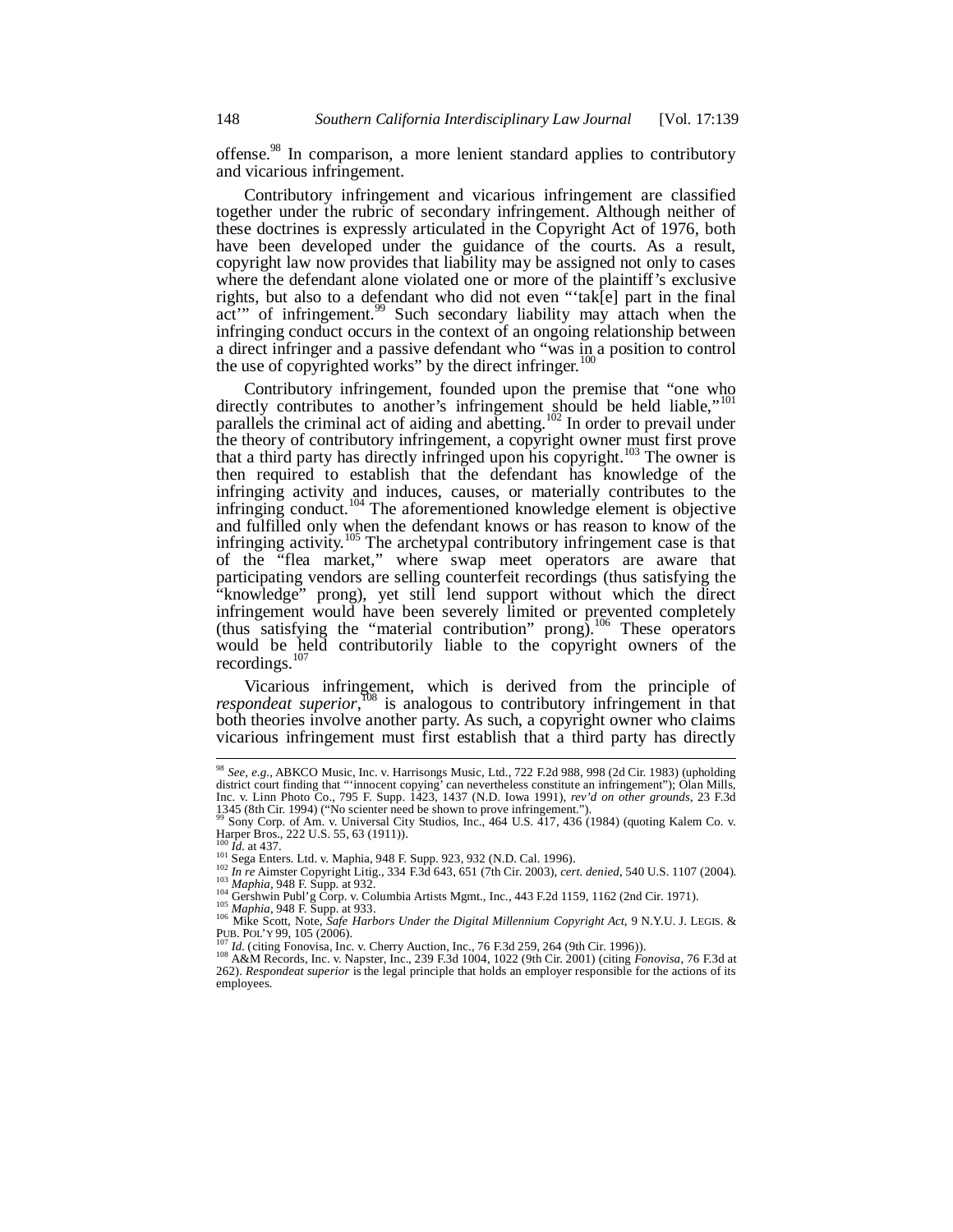infringed upon his copyright.<sup>109</sup> Upon proof of direct infringement by another, vicarious liability exists "when (1) a defendant has the right and ability to supervise the infringing conduct and (2) the defendant has an obvious and direct financial interest in the infringement."<sup>110</sup> These cases are often determined by their degree of resemblance to landlord-tenant cases, in which landlords who lacked knowledge of infringing acts by tenants and exercised no control over leased premises are not held liable, or "dance hall cases," in which venue operators can be held liable for infringing performances on premises that they could control and from which they directly received a financial benefit.<sup>f11</sup>

The theories of contributory and vicarious infringement have significantly impacted technologies that can be used both to infringe and not to infringe copyrights. One of the most important precedents on secondary infringement is the Supreme Court's 1984 decision in *Sony Corp. of America v. Universal City Studios*. 112

## 1. Sony*'s Substantial Noninfringing Uses Test*

In *Sony*, Universal sued Sony over its manufacture and sale of videocassette recorders ("VCRs"), claiming that Sony was liable for contributing to the infringement of consumers who purchased VCRs and used them to tape television broadcasts. The Supreme Court by a narrow majority declined to impose secondary liability on Sony by importing a principle from patent law—the traditional "staple article of commerce" doctrine seen in contributory patent infringement cases. This doctrine was rearticulated in a novel approach toward infringement: "[T]he sale of copying equipment, like the sale of other articles of commerce, does not constitute contributory infringement if the product is widely used for legitimate, unobjectionable purposes."<sup>113</sup> The opinion goes on to predicate avoidance of contributory infringement on a product's capability of "substantial noninfringing uses."<sup>114</sup> Because the Court determined that a VCR was capable of substantial noninfringing uses, Sony was found not liable for the infringing uses by VCR owners.

Although the Court in *Sony* was confronted only with a claim for contributory infringement,  $115$  its import may be applied to vicarious infringement as well. Due to the Court's interchangeable use of the terms "vicarious" and "contributory" in referring to secondary infringement,<sup>116</sup> the opinion suggests that its analysis would also bar Sony from being liable under the theory of vicarious infringement.<sup>117</sup> By creating the test for substantial noninfringing uses, the Court attempted to reconcile the need to sufficiently protect copyright owners and "the rights of others freely to

<sup>&</sup>lt;sup>109</sup> *See id.*<br><sup>110</sup> Gordon v. Nextel Communs., 345 F.3d 922, 925 (6th Cir. 2003).

<sup>111</sup> *See Fonovisa*, 76 F.3d at 262.

 $\frac{112}{112}$  Sony Corp. of Am. v. Universal City Studios, 464 U.S. 417 (1984).

<sup>113</sup> *Id.* at 442.

<sup>114</sup> *Id.* <sup>115</sup> *Id.* at 435 n.17. <sup>116</sup> *See, e.g., id.* at 437–38 n.18.

<sup>117</sup> *See id.*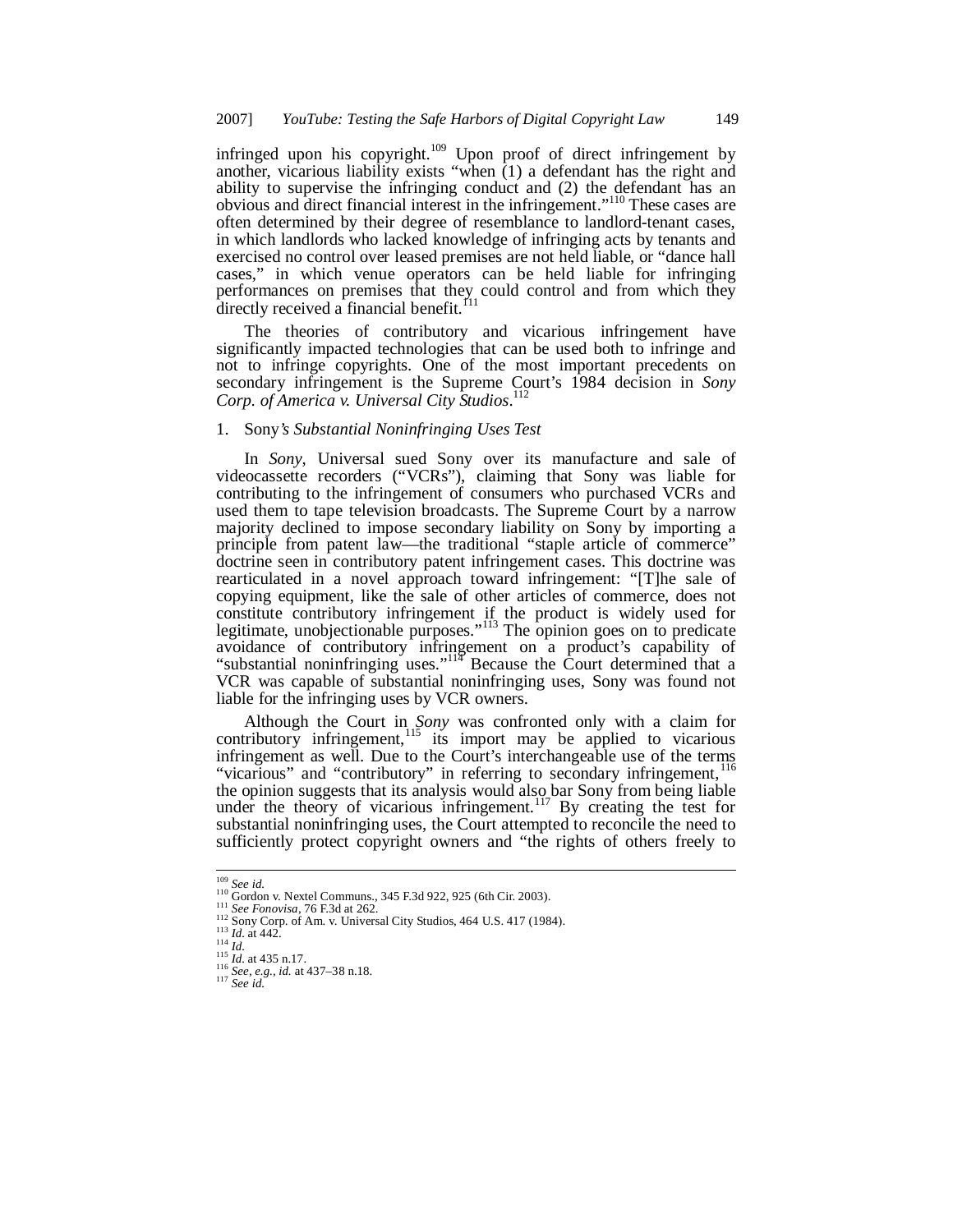engage in substantially unrelated areas of commerce."<sup>118</sup> With regard to this delicate balance, one of the Court's goals appeared to be the prevention of content owners from unduly controlling the advancement of new technologies affecting copyrighted works.<sup>119</sup>

Recently, secondary infringement has been well publicized as courts have been compelled to decide a rash of peer-to-peer ("P2P") cases.<sup>120</sup> In effect, these decisions have curtailed the protection that *Sony* offers to developers of new technologies, though the degree of curtailment is still unclear. Of these cases, *Metro-Goldwyn-Mayer Studios Inc. v. Grokster,* Ltd.<sup>121</sup> has been interpreted the least and therefore calls for exploration.

## 2. Grokster*'s Inducement Theory*

In *Grokster*, the Supreme Court handed down a unanimous decision, introducing a new theory of secondary infringement that creates liability for intentionally inducing copyright infringement.<sup>122</sup> The case involved two P2P software vendors, Grokster and StreamCast, which released free file sharing programs that did not require central servers for information storage.<sup>123</sup> The vendors sold advertising that was conveyed through the free file sharing programs,  $124$  which were employed by users primarily to distribute copyrighted music.<sup>125</sup> Consequently, a group of copyright owners—including motion picture studios, recording companies, music publishers, and songwriters—filed lawsuits against both companies claiming both contributory and vicarious infringement of their copyrights.<sup>126</sup> These lawsuits were later consolidated into a single claim that was eventually decided by the Supreme Court.<sup>127</sup>

The Court found compelling evidence of actual infringement on a massive scale by recipients of the defendants' software programs.<sup>128</sup> A statistical study commissioned by MGM concluded that nearly ninety percent of the files on Grokster's network consisted of pirated material.<sup>129</sup> Although this figure was disputed, both companies conceded that most downloads from their networks were infringing.<sup>130</sup> However, Grokster and StreamCast claimed that they could not be held liable for secondary infringement because their software programs were designed in such a way that the companies were entirely unable to acquire knowledge of any

<sup>118</sup> *Id.* at 442.

<sup>&</sup>lt;sup>119</sup> Mark A. Lemley & R. Anthony Reese, *Reducing Digital Copyright Infringement Without Restricting Innovation*, 56 STAN. L. REV. 1345, 1356 (2004).<br><sup>120</sup> See, e.g., A&M Records, Inc. v. Napster, Inc., 239 F.3d 1004 (9t

<sup>121</sup> 125 S. Ct. 2764 (2005). <sup>122</sup> *See id.* at 2778–79.

<sup>123</sup> *Id.* at 2770–71.

<sup>124</sup> *Id.* at 2774. <sup>125</sup> *Id.* at 2771.

<sup>126</sup> *Id.* at 2771.

<sup>127</sup> *Id.* at 2771 n.2.

 $\frac{128}{1}$  *Id.* at 2772.

<sup>129</sup> *Id.*

 $^{130}$  *Id.*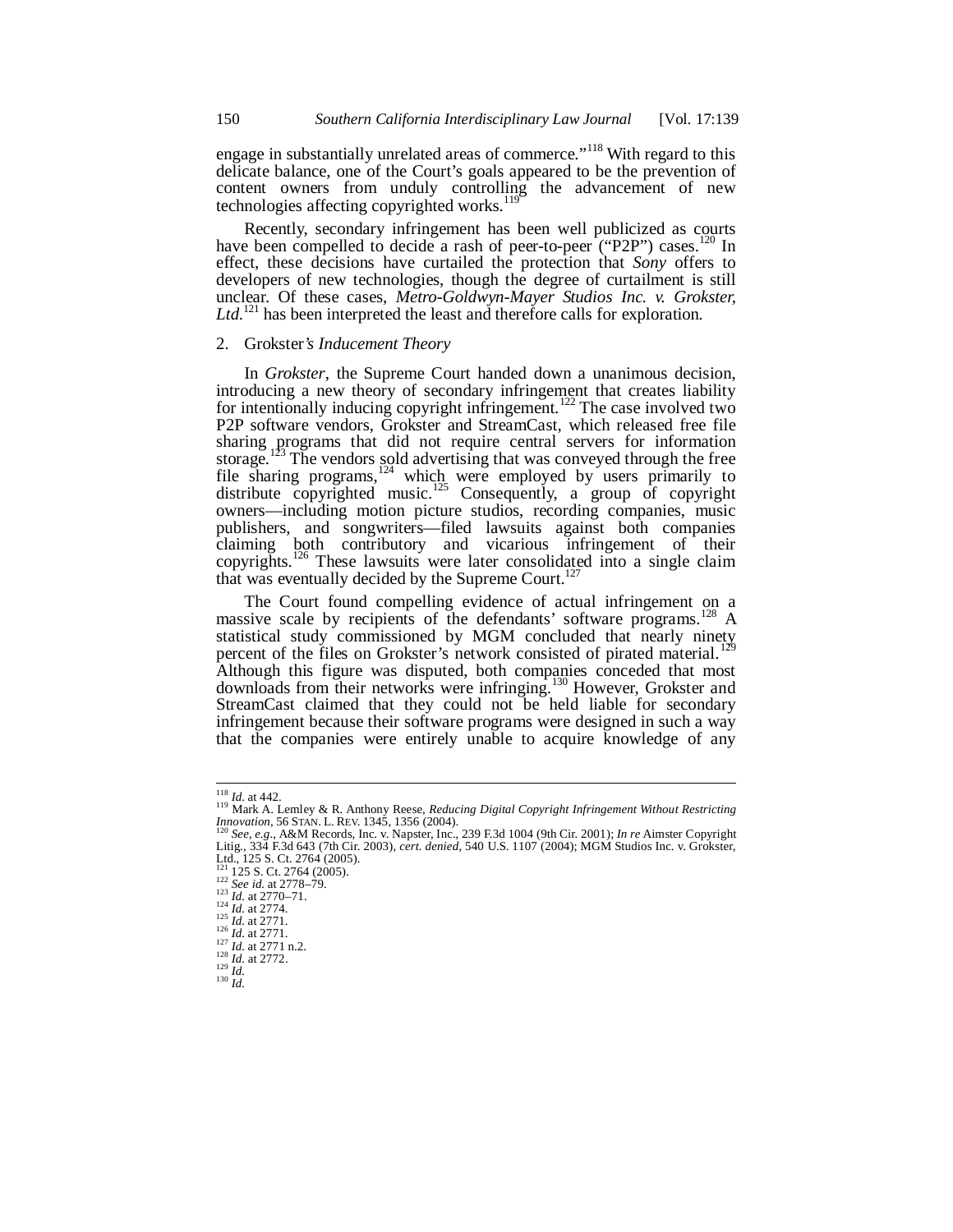specific infringing actions.<sup>131</sup> Relying on the decision in *Sony*, they also argued that their programs were capable of substantial noninfringing uses.<sup>132</sup> As discussed above, the Supreme Court in *Sony* held that a distributor of a product used for copyright infringement is not liable for secondary infringement, due in part to the fact that its product is additionally capable of performing substantial noninfringing uses.<sup>1</sup>

Just as the "staple article of commerce" doctrine was imported in *Sony*, the Supreme Court in *Grokster* chose to borrow the inducement doctrine from patent law.  $134$  It held that:

[o]ne who distributes a device with the object of promoting its use to infringe copyright, as shown by clear expression or other affirmative steps taken to foster infringement, going beyond mere distribution with knowledge of third-party action, is liable for the resulting acts of infringement by third parties using the device, regardless of the device's lawful uses.<sup>135</sup>

In doing so, the Court drew an important distinction between the types of evidence that would lead to a finding of secondary infringement. First, it acknowledged that a product's substantial noninfringing uses obviated the possibility of imputing knowledge of third-party infringement to the product's distributor based merely on the product's capability of infringing use.<sup>136</sup> However, it also set forth that passing the test for substantial noninfringing uses did not preclude the establishment of liability through other forms of evidence.<sup>137</sup> In particular, a product's distributor could still be held liable where there was evidence supporting actual intent to cause infringing use.<sup>138</sup> The *Grokster* case thereby established that a defendant's intent is a crucial factor in the analysis of secondary infringement.

Intent to cause third-party infringement was evidenced most notably in three ways. First, Grokster and StreamCast clearly attempted to avail themselves to former Napster users—a target market that was sure to infringe copyrights, given the means.<sup>139</sup> Their actions exemplified classic inducement where an "advertisement or solicitation . . . broadcasts a message designed to stimulate others to commit violations."<sup>140</sup> Second, the companies' advertising revenue was directly correlated to high-volume use of their software.<sup>141</sup> Since the majority of file transfers on their networks were infringing, both companies gained financially from a higher quantity

<sup>&</sup>lt;sup>131</sup> *Id.* at 2771–72.<br><sup>132</sup> *Id.* at 2772.<br><sup>133</sup> Although the majority of VCR owners used their VCRs to infringe on copyrights, Sony was not held liable for secondary copyright infringement because its product had substantial noninfringing uses and Itable for secondary copyright infringement because its product had substantial noninfringing uses and there was no evidence to suggest that the company intended to market the infringing uses of its product. Sony Corp. of Am. v. Universal City Studios, 464 U.S. 417, 456 (1984).

<sup>134</sup> *Grokster*, 125 S. Ct. at 2780. <sup>135</sup> *Id.* at 2767.

<sup>136</sup> *Id.* at 2778.

<sup>&</sup>lt;sup>137</sup> Id.<br><sup>138</sup> Id. at 2779–80. In Grokster, evidence came to light that defendant marketed itself to users as a<br>replacement for Napster, another peer-to-peer software company that had recently been held liable for copyright infringement. *Id.* at 2773. <sup>139</sup> *Id.* at 2780–81.

 $^{140}$  *Id.* at 2780.

<sup>141</sup> *Id.* at 2781–82.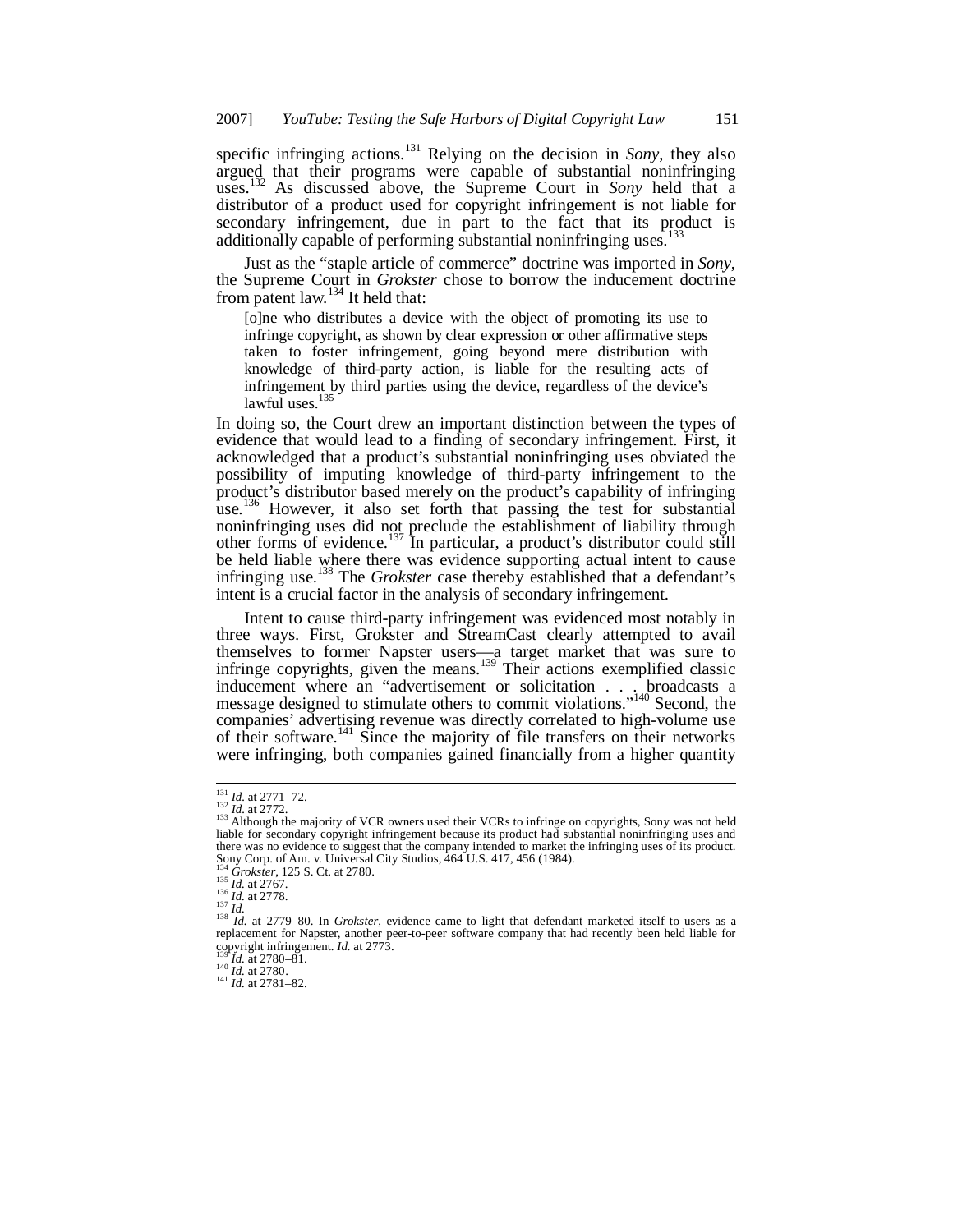of infringing material.<sup>142</sup> The opinion noted, however, that this evidence alone would not support liability.<sup>143</sup> Third, they did not attempt to prevent infringement.<sup>144</sup> Neither company made efforts to develop filtering mechanisms to contain infringing use of its software; StreamCast actually went so far as to block copyright owners from monitoring infringement on its network.<sup>145</sup> Regarding the lack of proactive steps taken by the defendants, the Court added that "in the absence of other evidence of intent, a court would be unable to find contributory infringement liability merely based on a failure to take affirmative steps to prevent infringement."<sup>146</sup>

Thus, the inducement rule was built not to penalize ordinary commerce in the form of legitimate product distribution, but to premise liability on intentional, culpable expression and behavior.<sup>147</sup> The Court also mentioned the need to maintain balance between supporting creative pursuits and protecting innovation in new technologies,  $^{148}$  echoing a similar sentiment expressed in the *Sony* holding. In its analysis, the Court ultimately determined that this balance favored copyright holders because of the great number of infringing copies and the marked difficulty of obtaining relief against all direct infringers.<sup>149</sup>

The inducement theory shaped in *Grokster* will undoubtedly have a major impact on P2P file sharing networks, but its effect will also be felt by developers of other new technologies. Since the Supreme Court has drawn a new roadmap to secondary liability that can be construed as completely independent from contributory infringement, its decision will reverberate across the landscape of hardware manufacturers and software developers whose products or services come into contact with copyrighted content.<sup>1</sup> Likewise, online service providers ("OSPs") like YouTube face the specter of inducement-based liability though they too have little control over the conduct of end users. In the effort to avoid inducement liability without a great deal of interpretation on the matter, these companies may want to reconsider their internal practices or restructure their business models.<sup>151</sup>

Moreover, in light of the indistinct and untested bounds of the intent standard seen in *Grokster*, lower courts will likely run into trouble while plumbing its depths. Having been delineated subjectively thus far, the intent standard leaves room for technology companies to profess innocent motivations behind activities tainted by third-party copyright infringement.<sup>152</sup> By avoiding the factors mentioned in the *Grokster*

<sup>151</sup> *See id.* <sup>152</sup> *Id.* at 212.

<sup>142</sup> *Id.* at 2774.

<sup>143</sup> *Id.* at 2782.

<sup>144</sup> *Id.* at 2774. <sup>145</sup> *Id*. <sup>146</sup> *Id.* at 2781 n.12.

<sup>147</sup> *Id.* at 2780. <sup>148</sup> *Id.* at 2775. <sup>149</sup> *Id.* at 2776.

<sup>150</sup> Galen Hancock, Note, *Metro-Goldwyn-Mayer Studios Inc. v. Grokster, Ltd.: Inducing Infringement and Secondary Copyright Liability*, 21 BERKELEY TECH. L.J. 189, 201 (2006).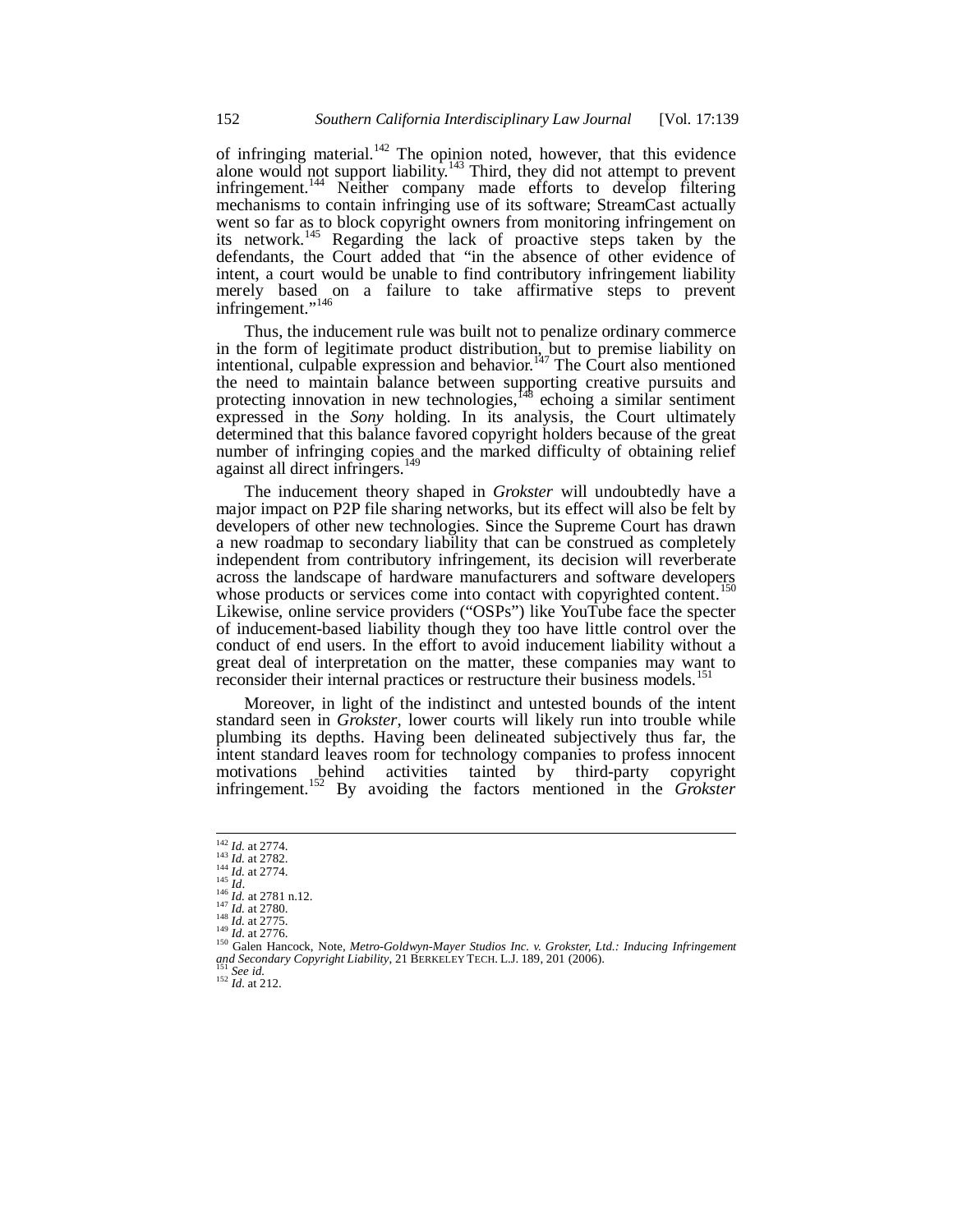decision, which may prove to be a fairly light burden,<sup>153</sup> these companies may be able to escape inducement liability. Nonetheless, *Grokster* may impose significant costs on OSPs that need to drastically alter their business operations in order to minimize their interaction with pirated content.<sup>154</sup>

On the flip side, *Grokster* was not entirely a boon to content owners because it failed to require that noninfringing uses be the primary uses of a product and that content filtering be built into products.<sup>155</sup> As such, members of the content industry will try to combat infringement through other avenues.<sup>156</sup> Major media companies will continue to promote their websites as worthy alternatives to online services like YouTube. Copyright owners both large and small will continue to seek content deals that will compensate them for the viewing of their copyrighted works. They will also persist in their attempts to identify and sue individual infringers, although the high volume of these users will be a difficult hurdle to overcome.

Ultimately, intentional inducement of direct infringement leads to secondary liability for copyright infringement. As of yet, it is unclear whether this theory exists as an alternative to the traditional theories of copyright infringement or as an enlargement of contributory infringement. As this Note will discuss, the role inducement plays within the larger framework of secondary liability will be crucial to the extent of protection YouTube is potentially afforded under the DMCA safe harbor provisions.

#### B. THE DMCASAFE HARBORS

In 1998, Congress ratified as part of the DMCA statutory limitations on the liability of companies providing online services. In essence, if a company qualifies as an OSP under the statutory definition<sup>157</sup> and meets two basic requirements for eligibility,  $158$  then it may be exempted from liability for copyright infringement with respect to four categories of activities, subject to varying conditions. Simply put, a select group of OSPs are afforded safe harbor from liability for copyright infringement. For those entities that fail to meet any of the criteria for safe harbor, the ordinary principles of copyright law apply.

The DMCA safe harbors reflect a compromise between the demands of copyright holders and the concerns of the Internet industry,<sup>159</sup> including OSPs that host content uploaded by users. Prior to the DMCA's passage, OSPs had become the favored targets of lawsuits by copyright owners.

<sup>153</sup> *Id.*

<sup>154</sup> *Id.* <sup>155</sup> *Id.* <sup>156</sup> *Id.*

<sup>&</sup>lt;sup>157</sup> See 17 U.S.C. § 512(k) (2007) (defining "service provider").<br><sup>158</sup> See id. § 512(i) (requiring OSPs to adopt and reasonably implement policies of terminating subscribers who are repeat infringers and to accommodate

and protect copyrighted works).<br><sup>159</sup> Niva Elkin-Koren, *Making Technology Visible: Liability of Internet Service Providers for Peer-to-<br><i>Peer Traffic*, 9 N.Y.U. J. LEGIS. & PUB. POL'Y 15, 28 (2006).<br><sup>160</sup> Id. at 27.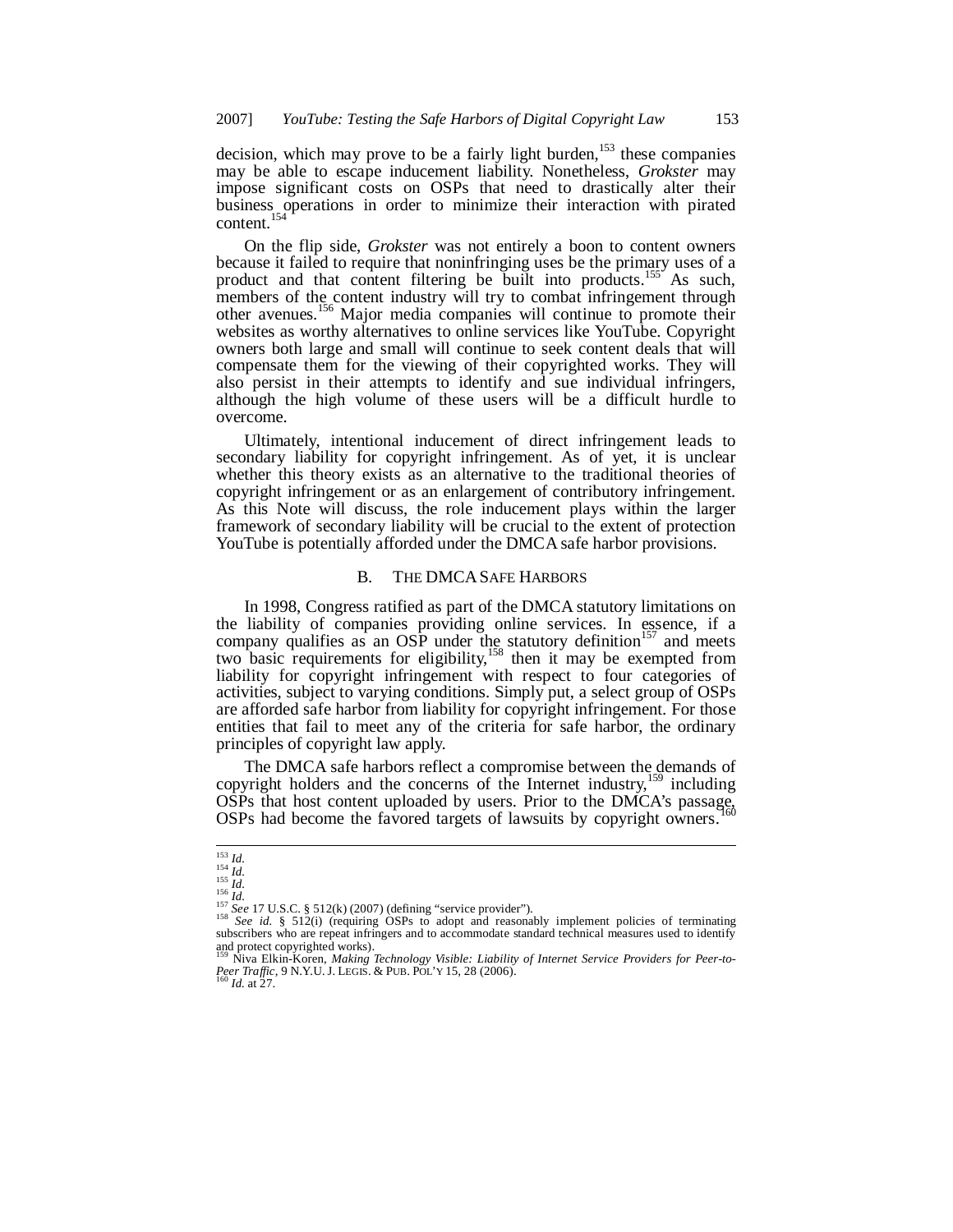Thus far, courts have interpreted the definition of OSP broadly to include not only conventional Internet service providers like AOL,<sup>161</sup> but also online merchants like Amazon<sup>162</sup> and eBay<sup>163</sup> and an online publisher of real estate advertisements.<sup>164</sup> Due in part to their deep pockets, easy identifiability, and potential ability to act as gatekeepers, $1^{165}$  OSPs were repeatedly held liable for infringing materials distributed by their subscribers under the doctrines of contributory and vicarious infringement.<sup>166</sup> Congress therefore created safe harbors because of the recognized need for reduction of liability in special instances.<sup>167</sup> Caught in the middle of copyright wars, OSPs were in effect co-opted by the DMCA to join in the enforcement efforts of copyright owners.<sup>168</sup> Thus, the DMCA safe harbor provisions attempt to balance the interests of OSPs beleaguered by lawsuits and content industries facing piracy on an unprecedented scale.<sup>169</sup>

The DMCA defines an OSP as "a provider of online services or network access, or the operator of facilities therefor,"<sup>170</sup> which can be interpreted expansively to encompass services hosting or distributing thirdparty content.<sup>171</sup> Eligibility for safe harbor hinges on the fulfillment of two conditions—namely that the OSP:

(A) has adopted and reasonably implemented, and informs subscribers and account holders of the service provider's system or network of, a policy that provides for the termination in appropriate circumstances of subscribers and account holders of the service provider's system or network who are repeat infringers; and (B) accommodates and does not interfere with standard technical measures.<sup>172</sup>

With regard to a policy of terminating accounts of repeat infringers,<sup>173</sup> courts have not yet set firm guidelines as to what constitutes reasonable implementation for an  $OSP<sup>1/4</sup>$  As for "standard technical measures," the

<sup>161</sup> Ellison v. Robertson, 357 F.3d 1072, 1081 (9th Cir. 2004) (affirming the district court ruling that AOL was eligible for safe harbor protection as a "conduit service provider").<br><sup>162</sup> Corbis Corp. v. Amazon.com. Inc., 351 F. Supp. 2d 1090, 1100 (W.D. Wash. 2004) ("There is no

doubt that Amazon fits within the definition.").<br><sup>163</sup> Hendrickson v. eBay, Inc., 165 F. Supp. 2d 1082, 1088 (C.D. Cal.) ("eBay clearly meets the DMCA's

broad definition of online 'service provider.'").

<sup>&</sup>lt;sup>164</sup> See CoStar Group, Inc. v. LoopNet, Inc., 373 F.3d 544, 556 (4th Cir. 2004).<br><sup>165</sup> Elkin-Koren, *supra* note 159, at 26.

<sup>166</sup> *Id.* at 27.

<sup>167</sup> Working Group on Intellectual Property Rights, Information Infrastructure Task Force, *Intellectual Property and the National Information Infrastructure* at 123 (1995), *available at* http://www.uspto.gov/web/offices/com/doc/ipnii/.

<sup>&</sup>lt;sup>168</sup> Elkin-Koren, *supra* note 159 at 72.<br><sup>169</sup> *Id.*<br><sup>170</sup> 17 U.S.C. § 512(k)(1)(B) (2007).

<sup>&</sup>lt;sup>171</sup> *See, e.g.*, Lemley & Reese, *supra* note 119, at 1369–70.<br><sup>172</sup> 17 U.S.C. § 512(i)(1).

<sup>&</sup>lt;sup>173</sup> Courts have found that an OSP's capacity to terminate user accounts or disable access to infringing material does not disqualify the OSP from safe harbor under § 512(c)(1)(B). *See, e.g.*, Hendrickson v.<br>eBay, Inc., 165 F. Supp. 2d 1082, 1094 (C.D. Cal. 2001) (stressing that OSPs do not lose safe harbor by engaging in voluntary practices to reduce infringing activity).

<sup>&</sup>lt;sup>174</sup> See Perfect 10, Inc. v. CCBill, LLC, 2007 U.S. App. LEXIS 12508 (9th Cir.) (noting that reasonable implementation does not require an OSP to affirmatively police its users for evidence of repeat infringement); Ellison v. Robertson, 357 F.3d 1072, 1080 (9th Cir. 2004) (where allowing notices to be sent to an outdated email address raised questions of fact as to reasonable implementation); Corbis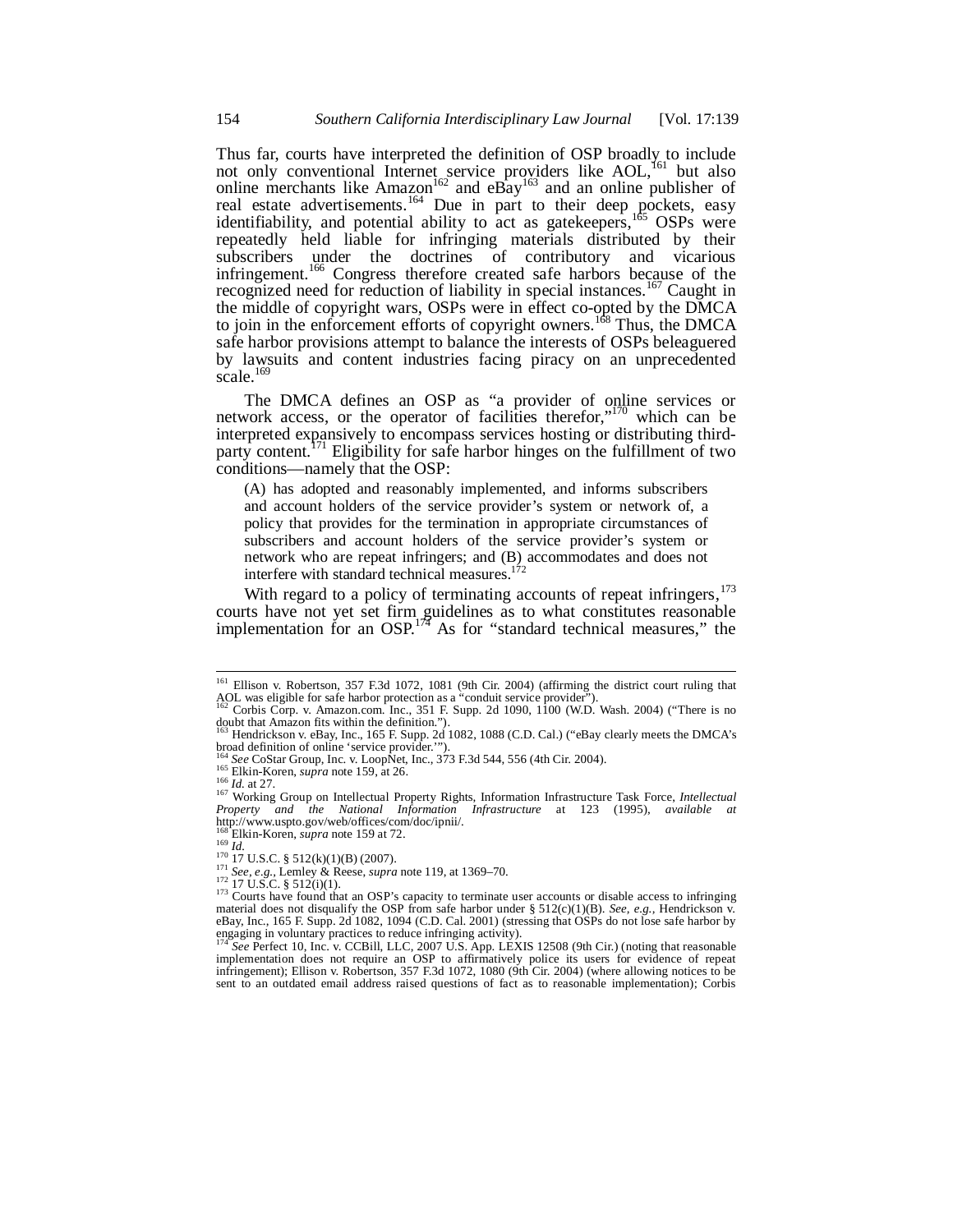DMCA defines these as methods used to identify and protect copyrighted works.<sup>175</sup> These measures must be "developed pursuant to a broad consensus of copyright owners and service providers in an open, fair, voluntary, multi-industry standards process."<sup>176</sup>

For the safe harbor to apply, the activities of an eligible OSP must fall under one of the following rubrics: (1) transitory digital network communications; (2) system caching; (3) information residing on systems or networks at direction of users; or  $(4)$  information location tools.<sup>177</sup> The first safe harbor, in § 512(a), protects OSPs that merely transmit or act as a conduit for a third party's material over a network.<sup>178</sup> The second safe harbor, in § 512(b), protects OSPs that temporarily store online material on their own system for the purpose of later transmitting it to users who request it.<sup>179</sup> The third safe harbor, in § 512(c), protects OSPs that store information on their own system at the direction of its users.<sup>180</sup> The fourth safe harbor, in § 512(d), protects OSPs that offer tools such as indices, directories, and search engines that link users to an online location containing infringing material or activity.<sup>181</sup> If an OSP fits into one of these categories, the DMCA will shield it "from liability for all monetary relief for direct, vicarious, and contributory infringement<sup> $5182$ </sup> as long as it meets a list of harbor-specific conditions. It is important to note, however, that the DMCA does not contemplate inducement-based liability because the statute was enacted before *Grokster* was decided in 2005.

Out of the four safe harbor provisions,  $\S 512(c)$  describes activities closest in nature to the core actions of YouTube, which essentially hosts third-party content. YouTube exemplifies a "forum in which material may be posted at the direction of users."<sup>183</sup> Even if YouTube is held to fall under § 512(d) due to its search capability, the conditions specific to these two safe harbors are by and large identical.<sup>184</sup> Therefore, YouTube is shielded from liability for direct, vicarious, and contributory infringement if it:

(A) (i) does not have actual knowledge that the material or an activity using the material on the system or network is infringing; (ii) in the absence of such actual knowledge, is not aware of facts or circumstances from which infringing activity is apparent; or (iii) upon obtaining such

Corp. v. Amazon.com, 351 F. Supp. 2d 1090, 1103 (W.D. Wash. 2004) (holding that imperfect implementation does not automatically merit disqualification from safe harbor).  $175^{17}$ 17 U.S.C. § 512(i)(2).

<sup>176</sup> *Id.* <sup>177</sup> *Id.* § 512(a)–(d). <sup>178</sup> *See id.* § 512(a).

<sup>179</sup> *See id.* § 512(b). <sup>180</sup> *See id.* § 512(c).

<sup>181</sup> *See id.* § 512(d).

<sup>182</sup> Julie Erin Land, *Legislative Update: The Risks of Using Secondary Liability Legislation as a Means of Reducing Digital Copyright Infringement*, 15 DEPAUL-LCA J. ART & ENT. L. & POL'Y 167, 191 (quoting S. REP. No. 105-190, at 40 (1998)).

H.R. REP. No. 105-551, pt. 2, at 46 (1998).

<sup>184</sup> *See* § 512(c)–(d). Regardless of § 512(d), courts have opined that merely providing hypertext links<br>184 *See* § 512(c)–(d). Regardless of § 512(d), courts have opined that merely providing hypertext links through a search engine does not create secondary liability for search OSPs. TicketMaster Corp. v. Tickets.com, Inc., No. CV 99-7654 HLH(BQRX), 2000 WL 525390 (C.D. Cal. Mar. 27, 2000) (holding that hyperlinking did not violate copyright law because no copying was involved); Bernstein v. J.C. Penny, Inc., No. 98-2958 R EX, 1998 WL 906644 (C.D. Cal. Sept. 29, 1998) (holding that linking to a site that linked to another site with infringing materials did not amount to contributory infringement).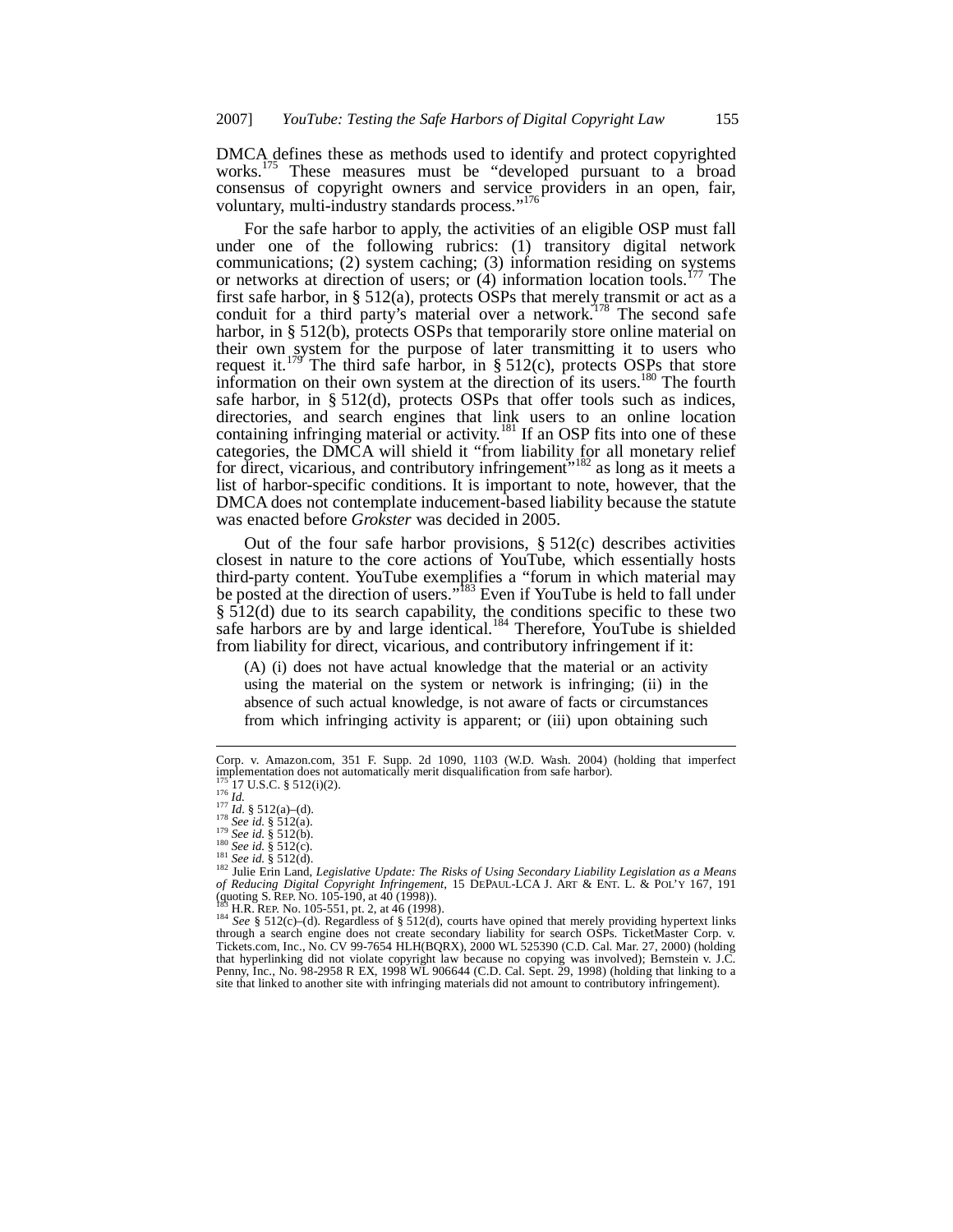knowledge or awareness, acts expeditiously to remove, or disable access to, the material;

(B) does not receive a financial benefit directly attributable to the infringing activity, in a case in which the service provider has the right and ability to control such activity; and

(C) upon notification of claimed infringement as described in paragraph (3), responds expeditiously to remove, or disable access to, the material that is claimed to be infringing or to be the subject of infringing activity.<sup>185</sup>

The applicable knowledge standard is critical to retention of safe harbor. As a prerequisite for safe harbor, the OSP must not have actual or constructive knowledge of infringement even before receiving a takedown notice.<sup>186</sup> Once a takedown notice has been received, safe harbor is assured by "expeditious" takedown of the material.<sup>187</sup> Regardless of whether the material is actually infringing, an OSP must comply with a takedown notice or chance the loss of safe harbor.<sup>188</sup> It is important to note that the form of a takedown notice also plays a role in determining an OSP's level of knowledge.<sup>189</sup> In almost all of the published cases addressing the knowledge component of § 512(c), the copyright holder has offered evidence that it somehow notified the OSP of the allegedly infringing material.<sup>190</sup> However, the DMCA expressly provides that if the copyright holder's attempted notification fails to "comply substantially" with the elements listed under  $\S 512(c)(3)$ , then notification "shall not be considered" when evaluating whether the service provider had actual or constructive knowledge of the infringing activity.<sup>1</sup>

Due to the inherent difficulty of establishing actual knowledge in the absence of notice, Congress has recommended a "red flag" test.<sup>192</sup> In explicating this test, the House Report on the DMCA states explicitly that

 $185$  17 U.S.C. § 512(c)(1)(A)–(C).

<sup>186</sup> *Id.*<br><sup>187</sup> *Id.*<br><sup>188</sup> Mere receipt of a notification alleging infringement may not meet the level of "notice of infringement" necessary for secondary liability. In fact, some scholars have argued that receipt of notification under § 512(c)(3)(A) does not equate to "notice" for the purpose of finding secondary liability. *See* Emily Zarins, *Notice Versus Knowledge Under the DMCA's Safe Harbors,* 92 CAL. L. REV. 257 (2004); Alfred C. Yen, *Internet Service Provider Liability for Subscriber Copyright Infringement,*

*Enterprise Liability, and the First Amendment*, 88 GEO. L.J. 1833, 1872–80 (2000).<br><sup>189</sup> The requirements for a statutorily compliant notice by copyright holders are stated in 17 U.S.C. § 512(c)(3). First, rights holders must provide written notification to the service provider's designated agent. Additionally, notification must "substantially" include the following six elements: (i) a physical or electronic signature of the complainant; (ii) identification of the copyrighted work or a representative list of multiple works at that site; (iii) identification of the infringing material; (iv) information reasonably sufficient to permit the service provider to contact the complaining party;  $(v)$  a statement of good faith belief that use of the material is not authorized; and (vi) a statement under penalty of perjury that the information in the notification is accurate. <sup>190</sup> *See, e.g., Ellison*, 357 F.3d at 1075 (where a DMCA compliant notice was sent to the OSP); ALS

Scan, Inc. v. RemarQ Cmtys., Inc., 239 F.3d 619, 620–21 (4th Cir. 2001) (where a presuit letter substantially complying with DMCA was sent to the OSP); Hendrickson v. Amazon.com, 298 F. Supp. 2d 914, 915 (C.D. Cal. 2003) (where plaintiff attempted to notify the OSP); Hendrickson v. eBay, Inc., 165 F. Supp. 2d 1082, 1084–85 (C.D. Cal. 2001) (where non-DMCA-compliant cease and desist letters were sent); Costar Group Inc. v. Loopnet, Inc., 164 F. Supp. 2d 688, 703 (D. Md. 2001) (where plaintiff sent DMCA notification of infringement).<br><sup>191</sup> 17 U.S.C. § 512(c)(3)(B)(i).

<sup>192</sup> H.R. REP. No. 105-551, *supra* note 184.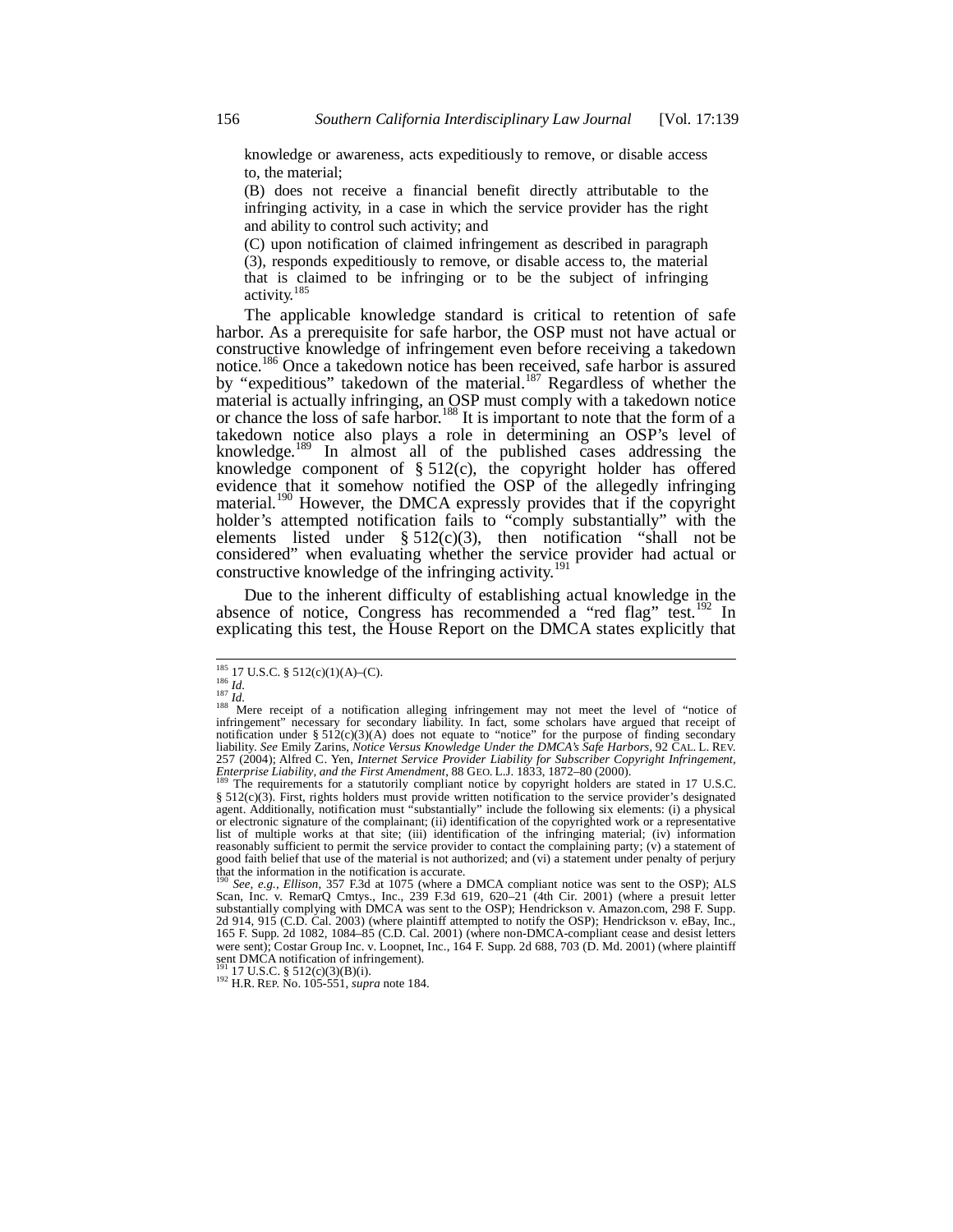an OSP "need not monitor its service or affirmatively seek facts indicating infringing activity" in order to claim safe harbor.<sup>193</sup> The "red flag" test is described as having both a subjective and objective element.<sup>194</sup> First, YouTube's subjective awareness of the facts or circumstances in question must be determined.<sup>195</sup> Second, an objective standard is used to decide whether "infringing activity would have been apparent to a reasonable person operating under the same or similar circumstances."<sup>196</sup>

Once an OSP becomes aware of "red flags," through notice or other sufficient means, it ceases to qualify for safe harbor unless it acts "expeditiously" in deleting or preventing further access to the infringing videos.<sup>197</sup> This "notice and takedown" procedure, duplicated in  $§ 512(c)(1)(C)$ , was intended by Congress as a "formalization and refinement of a cooperative process that has been employed to deal efficiently with network-based copyright infringement."<sup>198</sup> In spite of the statute's urgent language, Congress has affirmed the impossibility of defining a uniform time limit for expeditious reaction.<sup>199</sup>

The issue of direct financial benefit may be the most crucial element in YouTube's bid for safe harbor. On one hand, courts are advised to take a common sense, fact-based approach instead of a formalistic one.<sup>200</sup> On the other hand, the House Report states that an OSP conducting legitimate business would generally not be classified as receiving financial benefit directly attributable to infringing activity "where the infringer makes the same kind of payment as non-infringing users" of the OSP's service.<sup>2</sup> Notwithstanding this apparent conflict, an OSP is generally thought to lose its exemption from liability if the value of its service lies in providing access to infringing material.<sup>202</sup> Thus far, courts have interpreted the DMCA's usage of "direct financial benefit" as consistent with the similarly worded common law standard for vicarious copyright liability.<sup>203</sup>

In summary, the DMCA establishes a number of mechanisms through which OSPs participate in copyright enforcement. First, OSPs must terminate the  $\alpha$  accounts of repeat infringers.<sup>204</sup> Second, OSPs are required not to interfere with standard technical measures used by copyright holders to identify or protect copyrighted works.<sup>205</sup> Third, OSPs must "expeditiously" remove or disallow access to infringing material once they know of infringing activity or become aware of facts or circumstances from which infringement is apparent.<sup>206</sup> Fourth, OSPs must refrain from profiting

 *Id.* <sup>194</sup> *Id. Id.* <sup>196</sup> *Id.* at 46–47. <sup>197</sup> *See id.* at 46. *Id.* at 47. <sup>199</sup> *Id.* <sup>200</sup> *Id. Id.* <sup>202</sup> *Id. See, e.g., Perfect 10*, Inc. v. CCBill, LLC, 2007 U.S. App. LEXIS 12508 (9th Cir. 2007); Ellison v. Robertson, 357 F.3d 1072, 1078 (9th Cir. 2004).<br><sup>204</sup><sub>11</sub> 17 U.S.C. § 512(i)(1)(A) (2007).  $^{205}$  *Id.* § 512(i)(1)(B).

 $^{206}$  *Id.* § 512(c)(1)(A)(iii).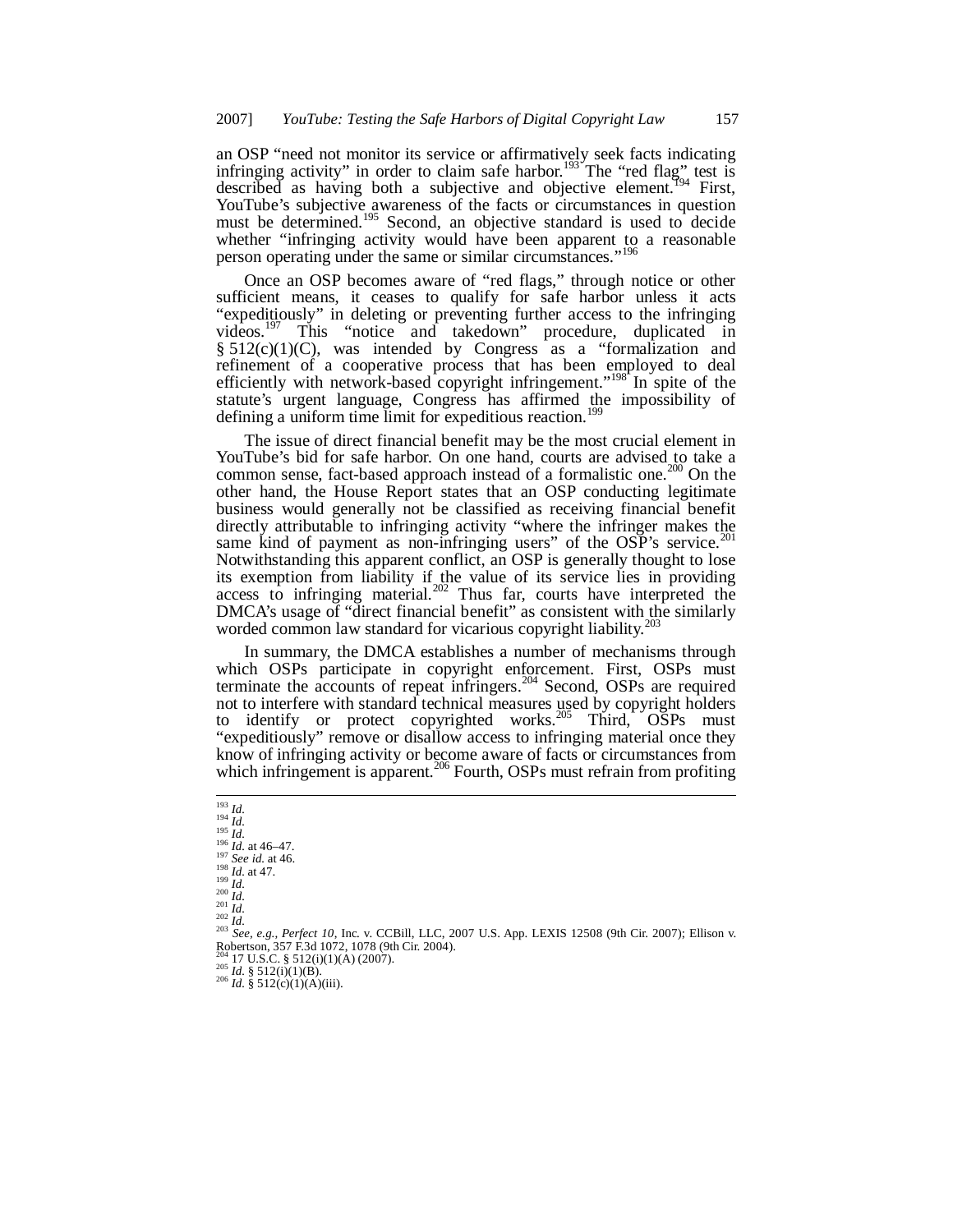directly from infringing activity.<sup>207</sup> Fifth, a notice and takedown procedure compels OSPs, upon formal notice from the copyright owner, to remove or block access to infringing material.<sup>208</sup> Moreover, OSPs must disclose the identities of infringers upon subpoena.<sup>209</sup> If an OSP does not act promptly in regard to these mechanisms, it will lose its safe harbor.

# C. WILL YOUTUBE BE HELD LIABLE FOR COPYRIGHT INFRINGEMENT?

This Section will evaluate the claims made within Viacom's complaint in relation to the DMCA safe harbor provisions. Viacom's inducement claim will be addressed last and in the most detail due to the uncertainty of its coverage by the DMCA.

## 1. *Direct Infringement Claim*

In its complaint, Viacom alleges that YouTube has directly infringed its copyrights in three ways: reproduction, public display and public performance.<sup>210</sup> With regard to reproduction, Viacom argues that YouTube takes infringing videos uploaded by users and copies them into its preferred software format without proper authorization.<sup>211</sup> YouTube is also accused of publicly displaying copyrighted works, without proper authorization, by showing thumbnail images of individual frames from infringing video clips in response to searches for videos on YouTube.<sup>212</sup> Lastly, the complaint states that YouTube publicly performs copyrighted works, without proper authorization, by streaming video content from its servers to users' computers, sometimes via host websites in which videos have been embedded.<sup>213</sup> For each of these claims, Viacom characterizes YouTube's alleged infringement as "willful, intentional, and purposeful," which appears to be irrelevant because direct infringement is generally considered a strict liability offense.

Although YouTube may choose to make arguments rebutting the premises on which Viacom has based its claims of direct infringement, for the sake of brevity this Note will not conjecture on the matter. If a DMCA safe harbor applies, then the issue of direct infringement is moot. If YouTube does not qualify for DMCA protection, then ordinary copyright law will apply.

## 2. *Contributory Infringement Claim*

Viacom also charges YouTube with contributory infringement. First, Viacom argues that YouTube users have infringed its exclusive rights of reproduction, public display, and performance by uploading infringing copies of its copyrighted works onto YouTube's website.<sup>214</sup> The complaint

 $^{207}$  *Id.* § 512(c)(1)(B).

<sup>208</sup> *Id.* § 512(c)(1)(C). <sup>209</sup> *Id.* § 512(h).

 $\frac{1}{210}$  Complaint, *supra* note 52, at 18–20.

<sup>211</sup> *Id.* at 10. <sup>212</sup> *Id.* <sup>213</sup> *Id.* at 11.

<sup>214</sup> *Id.* at 23.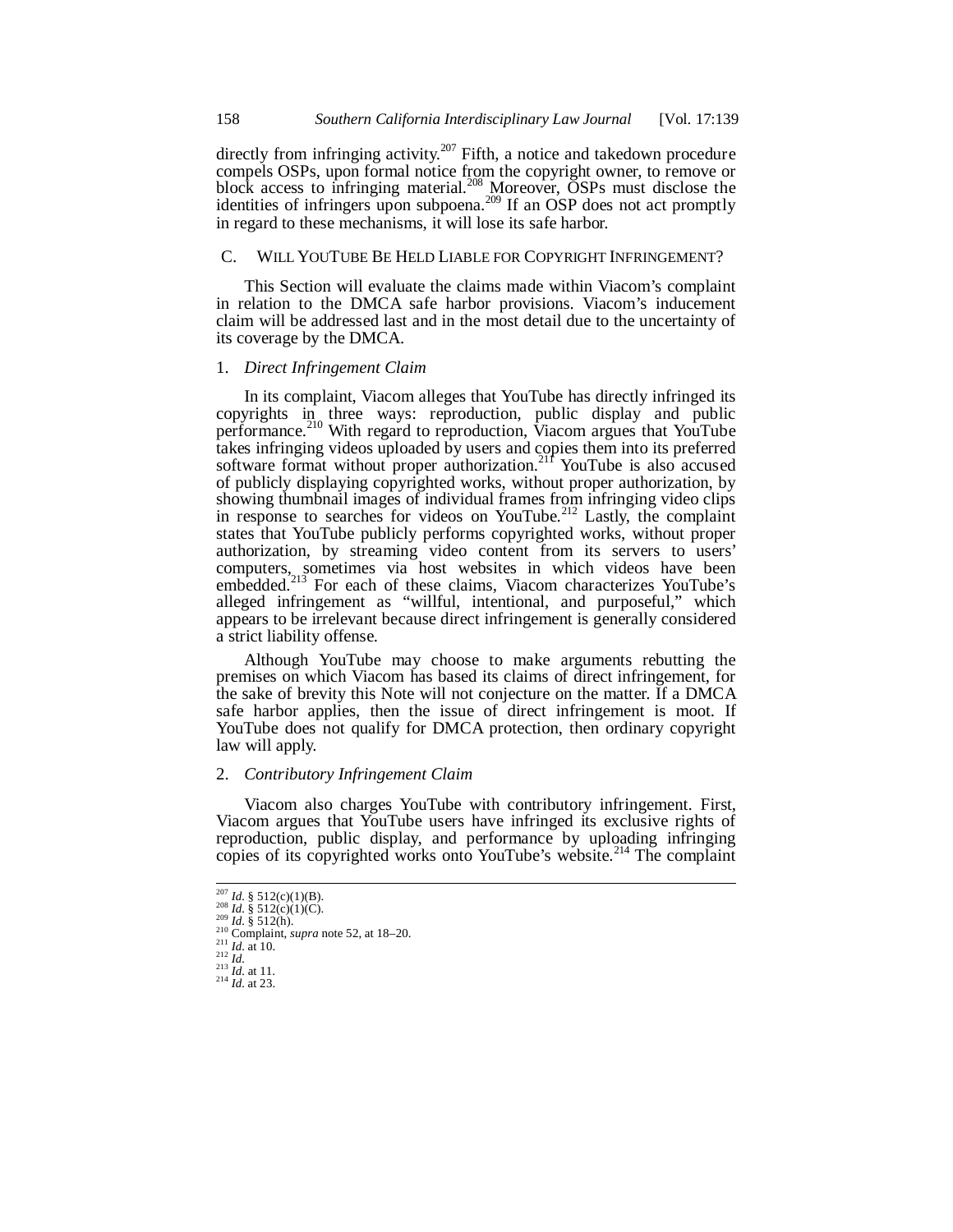then asserts that YouTube has actual and constructive knowledge of its users committing copyright infringement against Viacom because a casual inspection of the website reveals numerous infringing videos of the entertainment behemoth's well-known televisions shows and films.<sup>215</sup> Viacom further contends that in spite of its knowledge, YouTube enables, facilitates, and materially contributes to "each act of infringement" by its users, "which could not occur without [YouTube's] enablement."<sup>216</sup>

Interestingly, § 512(c) may not provide as much protection here as YouTube might hope, because this safe harbor does little to limit claims that an OSP is liable for contributory infringement.<sup>217</sup> Under this safe harbor provision, YouTube remains subject to liability if it actually knows that a user's material or activity is infringing or is aware of facts or circumstances from which the infringing activity is apparent.<sup>218</sup> This standard basically mirrors the fundamental test for contributory infringement, which creates liability where a party knows or has reason to know of infringement and materially contributes to the infringing activity.<sup>219</sup> Of course, the Court may decide that the standard of knowledge that an OSP must have to lose safe harbor may be incrementally higher than the test for contributory infringement, so  $\S$  512(c) may provide some degree of protection against liability for contributory infringement. However, due to the parallel nature of these standards, the question of YouTube's liability for contributory infringement will more or less be determined by evaluating whether DMCA safe harbor applies.

## 3. *Vicarious Infringement Claim*

Viacom also accuses YouTube of vicarious infringement. First, Viacom argues that YouTube users have infringed its exclusive rights of reproduction, public display, and performance by uploading infringing copies of its copyrighted works onto YouTube's website.<sup>220</sup> It then contends that YouTube has both the right and the ability to supervise YouTube users' infringing conduct and that YouTube "significantly and directly benefits from the widespread infringement of its users."<sup>221</sup>

As in the case of contributory infringement, § 512(c) offers sparse cover against allegations that YouTube is liable for vicarious infringement.<sup>222</sup> This safe harbor does not protect an OSP that receives "a financial benefit directly attributable to the infringing activity" where the OSP "has the right and ability to control such activity."<sup>223</sup> This standard

 $223$  17 U.S.C. § 512(c)(1)(B).

<sup>215</sup> *Id.* <sup>216</sup> *Id.* <sup>217</sup> *See* Lemley & Reese, *supra* note 119 at 1371 (stating that "[s]ection 512(d) provides little protection to innovators against secondary liability claims, because this safe harbor primarily shields defendants against liability for acts of *direct* copyright infringement while placing essentially no limitation on claims that a service provider is secondarily liable for the direct infringement of its users." (emphasis added)).

 $17\,\text{U.S.C.}$  §  $512\,\text{(c)}(1)(\text{A})(i)$ –(ii) (2007).

<sup>219</sup> *See* Lemley & Reese, *supra* note 119, at 1371–72.

<sup>220</sup> Complaint, *supra* note 52, at 24–25.

 $^{221}$  *Id.* at 25.

<sup>222</sup> *See* Lemley & Reese, *supra* note 119, at 1371.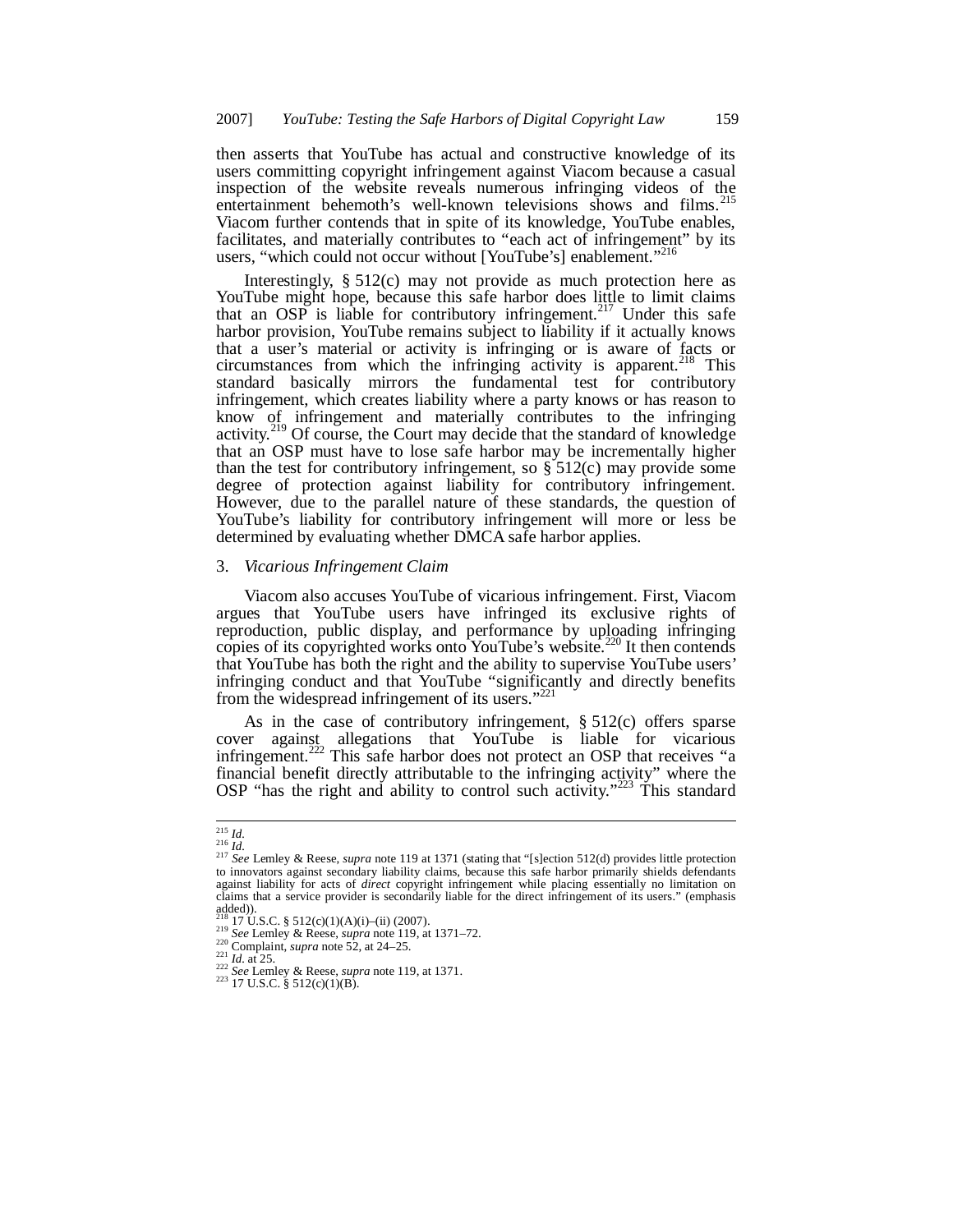reflects the central test for finding vicarious infringement,<sup>224</sup> although the directness of financial benefit necessary for loss of safe harbor may be<br>directness of financial benefit necessary for loss of safe harbor may be somewhat greater than the "obvious and direct financial interest" required for liability in run-of-the-mill claims of vicarious infringement. Therefore, the issue of YouTube's vicarious liability will be largely decided by analyzing whether safe harbor applies.

## 4. *Inducement Claim*

Most intriguingly, Viacom is basing an infringement claim on the newly minted inducement theory from *Grokster*, which is not expressly addressed by the DMCA.<sup>226</sup> The Court may choose to determine, as a threshold issue, whether the DMCA safe harbors apply to inducementbased liability. If inducement is interpreted as a subspecies of contributory infringement, then YouTube may be safeguarded from liability based on an inducement theory. On the other hand, if inducement is treated as a distinct species of secondary copyright infringement, then YouTube will find it much tougher to retain safe harbor. In order to reconcile preservation of safe harbor, the Court may choose to read the inclusion of inducement into the legislative history behind the DMCA. Alternatively, if the Court decides that inducement is not covered by the DMCA, then it will most likely run through a version of the *Grokster* analysis.

## 5. *DMCA Safe Harbor Analysis*

In all likelihood, YouTube will meet the preliminary eligibility requirements for the DMCA safe harbor. First, it easily fits the broad definition of an OSP under the DMCA. As an online video service, it also falls well within the activity descriptions laid out under  $\S 512(c)$  information residing on systems or networks at direction of users—and § 512(d)—information location tools. It also appears to meet the DMCA's harbor-specific conditions of eligibility. With respect to the first statutory condition, Viacom does not strictly claim that YouTube fails to terminate repeat infringers. Although it grumbles that YouTube does not block these same infringers from signing up for new accounts, $227$  an exhaustive background check of every new user would most likely prove expensive and unmanageable. Moreover, due to the haziness of case law in this area, YouTube would likely not be penalized even if its deterrence of infringement is found to be somewhat lacking. Thus, YouTube has probably not failed to reasonably employ a policy for the termination of repeat infringers.

However, Viacom may be claiming that YouTube fails in regard to the second condition for eligibility—that is, the accommodation of copyright owners' standard technical measures. Viacom alleges that YouTube deliberately interferes with copyright holders' ability to locate infringing

<sup>224</sup> *See* Lemley & Reese, *supra* note 119, at 1372. <sup>225</sup> Gordon v. Nextel Commc'ns, 345 F.3d 922, 925 (6th Cir. 2003).

<sup>226</sup> Complaint, *supra* note 52, at 21.

 $^{227}$  *Id.* at 15.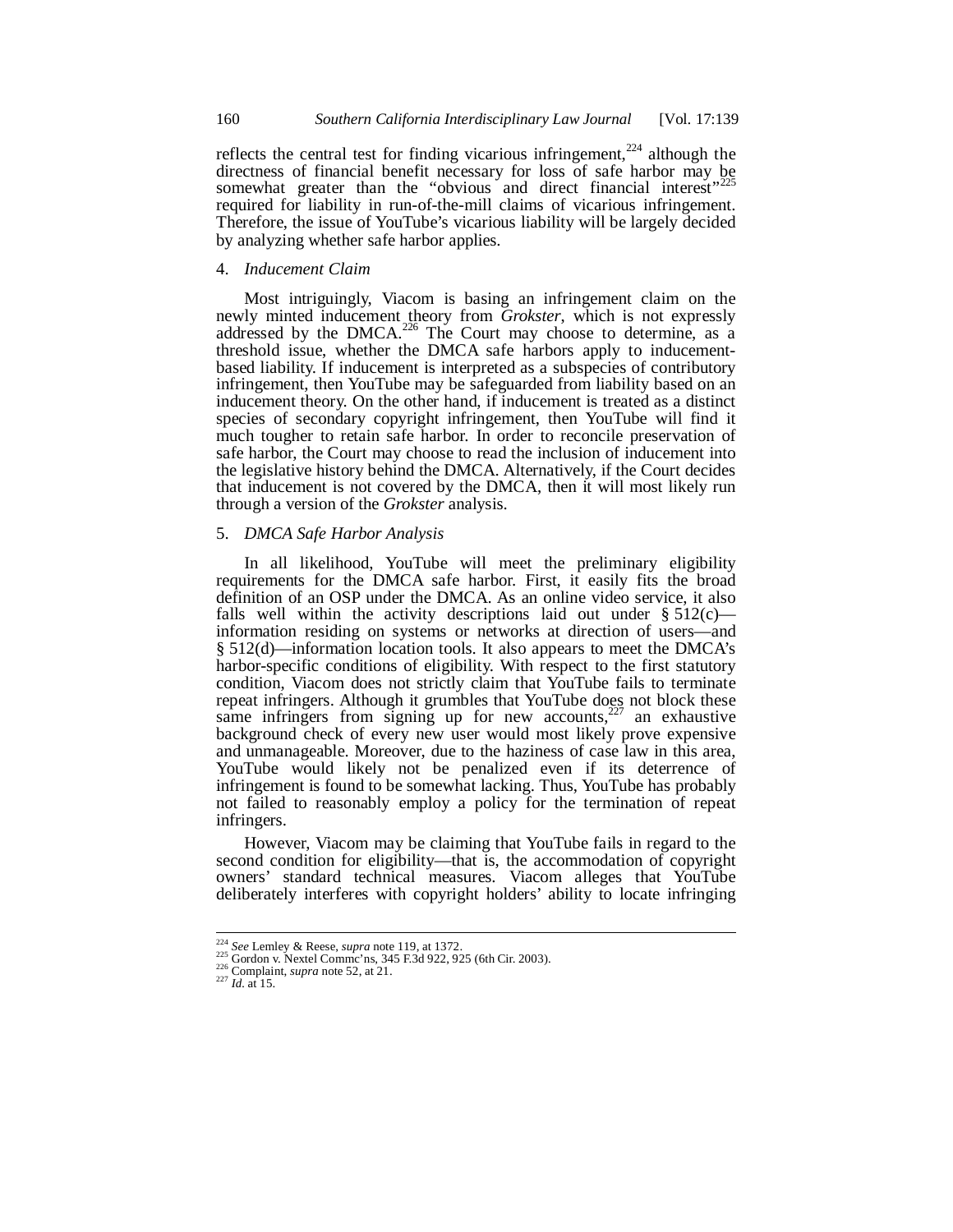videos even after they are uploaded.<sup>228</sup> For example, one of YouTube's features enables users to designate "friends" who alone are able to view uploaded videos, thereby impeding copyright owners' searches for infringing videos.<sup>229</sup> Also, YouTube has recently limited its search function so that it identifies only one thousand clips at a time.<sup>230</sup> Notwithstanding these criticisms, YouTube does not appear to have interfered with standard technical measures as identified by the statute. These measures are defined as benchmark tools developed out of a multi-industry standards process, which might encompass simple devices like watermarks but would not include the complex filtering technology that has been licensed from Audible Magic. In fact, YouTube goes above and beyond the standard of non-obstruction by fingerprinting any infringing video that is taken down so that it can automatically reject these videos from being uploaded at a later time.

The next step is to evaluate whether YouTube has fulfilled the criteria specific to the applicable safe harbor provisions. Because  $\S$  512(c) and  $\S$ 512(d) list virtually the same criteria, they will be addressed concurrently.

## *a. Knowledge of Infringing Activity and Takedown*

Viacom alleges in its complaint that YouTube has "actual knowledge and clear notice" of users' massive infringement of Viacom's copyrights.<sup>2</sup> This allegation is buttressed by the obviousness to the casual observer of YouTube users' infringement of Viacom's copyrights, the subject of which has been covered in numerous news publications.<sup>232</sup> Moreover, Viacom states that YouTube's website is filled with "red flags" from which infringing activity is apparent, such as "description terms and search tags" using the media conglomerate's easily recognizable trademarks and other identifying terms. $^{233}$  The complaint even goes so far as to suggest that YouTube fully intends the presence of pirated content on its website as a critical part of its business plan.<sup>234</sup> Finally, it characterizes YouTube's response to takedown notices as "ineffectual" because it removes only the specific infringing clips rather than "all infringing works that can be reasonably located" as well as slightly altered clips that have been reposted. $^{23}$ 

Viacom will find it tricky to meet the relevant knowledge standard. The blatant infringement of its copyrights and subsequent news coverage by no means assures actual knowledge because neither amounts to formal notification by Viacom of specific acts of infringement.<sup>236</sup> Furthermore, as

<sup>228</sup> *Id.* at 16. <sup>229</sup> *Id.*

<sup>230</sup> *Id.* <sup>231</sup> *Id.* at 12. <sup>232</sup> *Id.* at 12–13.

<sup>233</sup> *Id.* at 13. <sup>234</sup> *Id.* <sup>235</sup> *Id.* at 15–16.

<sup>236</sup> In evaluating DMCA safe harbor in relation to contributory infringement, courts have considered whether an OSP had "*actual* knowledge that *specific* infringing material is available using its system." Perfect 10, Inc. v. Amazon.com, Inc., 487 F.3d 701, 733 (9th Cir. 2007); A&M Records v. Napster, Inc., 239 F.3d 1004, 1022 (9th Cir. 2001) (emphasis in original).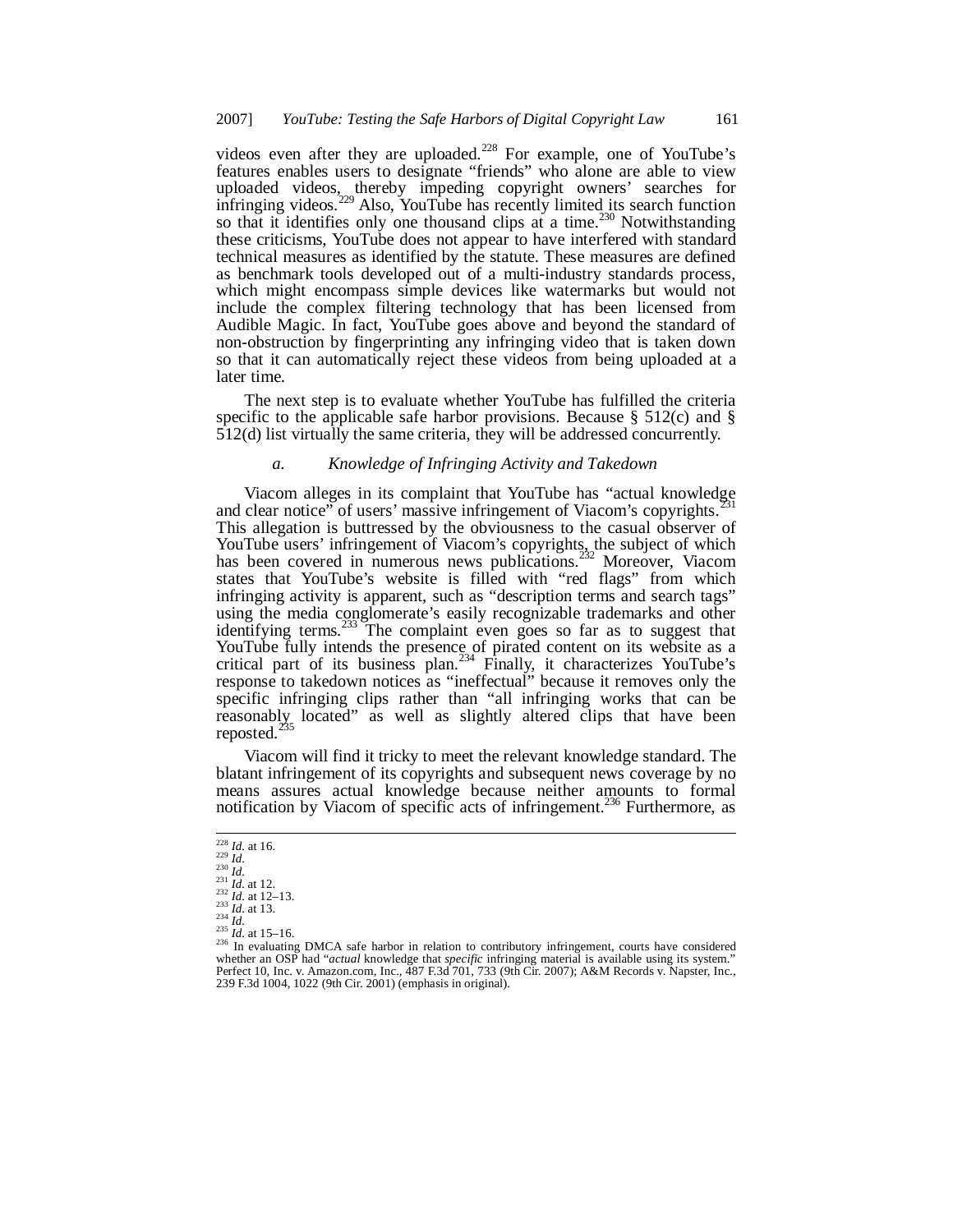the House Report on the DMCA notes, YouTube has no duty to seek out "red flags" such as the ones that Viacom has described in its complaint. Even if YouTube is able to screen user uploads on a granular level by keying on video descriptors and tags—as is strongly suggested by its filtering of pornographic and obscene content—it is not obligated to do so with regard to Viacom's copyrighted works. Moreover, when YouTube was made to actually know and be subjectively "aware" of infringement by Viacom's takedown notice in February 2007, it obliged the media company by removing the offending videos almost immediately. Although YouTube appears to meet the vague standard of expeditious reaction to notice, Viacom may still argue the overall ineffectiveness of its takedowns. If it can establish that the likes of DeluTube had access to Viacom properties that were already taken down, YouTube may fall short of meeting safe harbor requirements. However, it would seem unfair for the DMCA to demand that an OSP be impervious to underhanded access by third parties.

#### *b. Financial Benefit*

Viacom argues that YouTube derives advertising revenue directly attributable to users' infringing activity because advertisers pay YouTube to display banner advertising to users when they log on to YouTube, search for infringing videos, and view infringing videos.<sup>257</sup> Viacom further claims that YouTube accumulates additional advertising revenue by attracting traffic to its website via infringing videos embedded on other websites.<sup>238</sup> In this way, Viacom's complaint draws a direct causal connection between the presence of infringing videos on YouTube's website and the financial benefit to YouTube from user traffic.<sup>239</sup> Lastly, Viacom claims that YouTube has the ability to control users' infringement because it proactively removes pornographic clips from its system.<sup>2</sup>

With regard to the financial benefit test, YouTube's fate may rest on the Court's choice between a common-sense approach and a formalistic one. Since users do not pay fees to YouTube at all—meaning that there is no differential in revenue from infringing and noninfringing users—a straightforward analysis under the paradigm described in the legislative history would outright reject any claim of direct financial benefit. This formalistic judgment would be based on YouTube's supposed impartiality toward infringement in relation to deriving revenue. However, since Congress has urged a more commonsense approach, the Court will likely delve into the facts surrounding YouTube's revenue stream from advertising, starting with how much infringing activity actually occurs on YouTube. In doing so, the Court will have to make a choice between considering infringing activity vis-à-vis Viacom or infringing activity as a whole.

In either case, YouTube will need to cast doubt on the assertion that the amount of pirated content on its website directly affects its advertising

<sup>237</sup> Complaint, *supra* note 52, at 13. <sup>238</sup> *Id.* <sup>239</sup> *Id.*

<sup>240</sup> *Id.* at 14.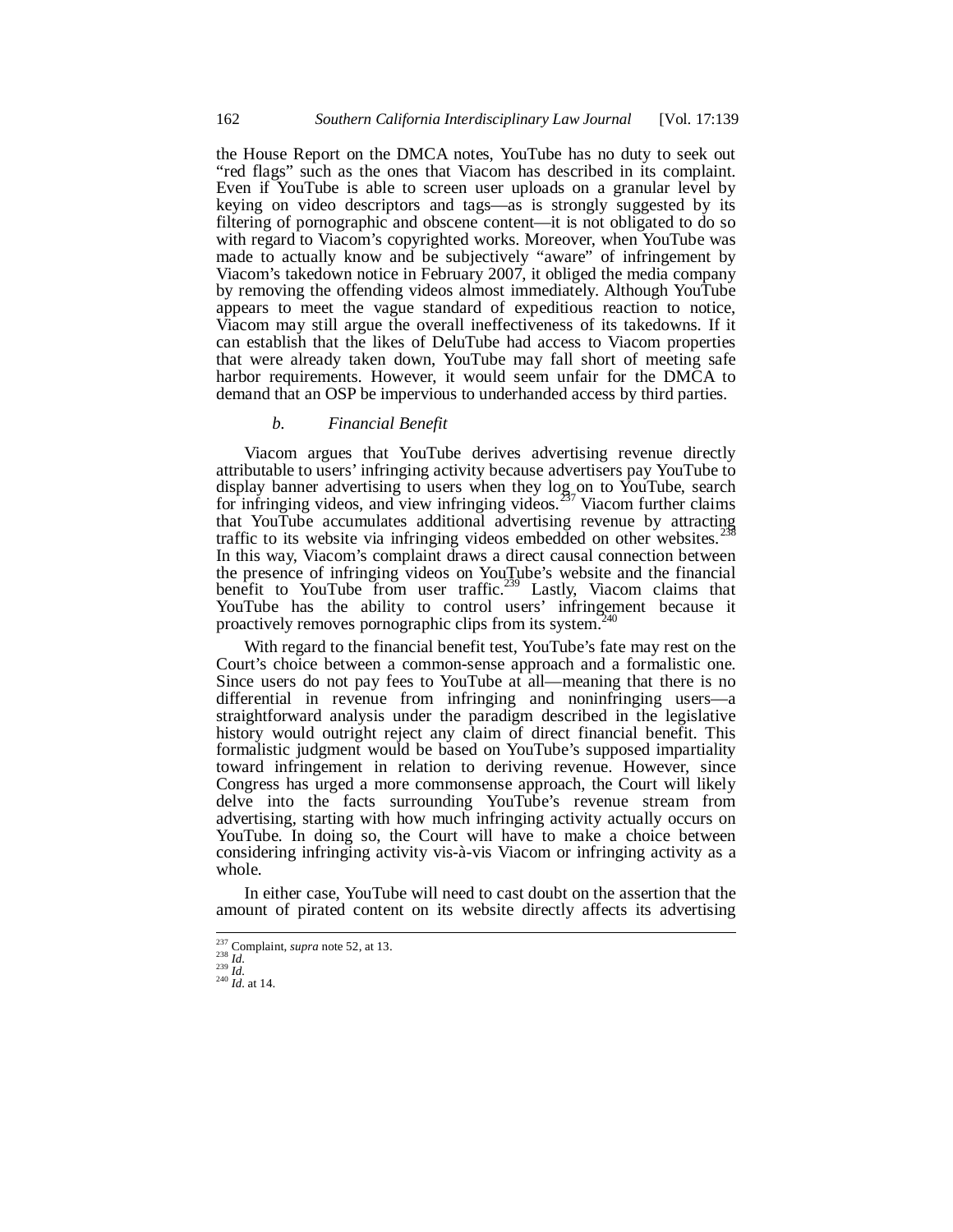revenue. One statistic strongly favoring YouTube is that traffic to its website did not dip, but climbed by fourteen percent, after it complied with Viacom's takedown notice.<sup>241</sup> Moreover, due to the recent string of deals concluded with other media companies, the value of YouTube's service depends increasingly less on pirated content. As such, YouTube may succeed in distinguishing the presence of Viacom's works on YouTube as a tangential byproduct of its business model. Conversely, if the Court finds a strong correlation between infringement and revenue, then YouTube must convincingly explain how its alleged ability to contain pornographic content does not guarantee its ability to limit infringing content. For example, it could point to concerns about the effectiveness of its fingerprinting technology and the worrisome incidence of false positives while taking down what it thought was Viacom's copyrighted works. By downplaying its ability to maintain control over its website, YouTube may be able to sidestep proof of direct financial benefit from copyright infringement.

Because the balance of factors appears to tip in favor of YouTube, it will probably meet the requirements for DMCA safe harbor. However, if the Court finds that DMCA safe harbor is inapplicable to liability based on inducement, it will have to interpret the *Grokster* decision's effect on YouTube.

## 6. Grokster *Analysis*

Viacom asserts that YouTube is liable for inducement of its users' copyright infringement. First, Viacom argues that YouTube users have infringed its exclusive rights of reproduction, public display, and performance by uploading infringing copies of its copyrighted works onto YouTube's website. $242$  YouTube is then accused of operating its website with the object of promoting its use to infringe copyrights and, by clear expression and other affirmative steps, fostering copyright infringement by YouTube users.<sup>243</sup> Viacom also characterizes YouTube's alleged infringement as "willful, intentional, and purposeful."<sup>244</sup>

Viacom appears to support its inducement claim with examples modeled after the three types of evidence that collectively demonstrated intent to cause third-party infringement in *Grokster*. First, Viacom essentially argues that YouTube's embed function, which allegedly facilitates infringement, performs a promoting function that has contributed significantly to the website's popularity.<sup>245</sup> This embed function is likened to a solicitation for others to commit copyright infringement as seen in *Grokster*. Second, Viacom's complaint draws a direct causal connection between the presence of infringing videos on YouTube's website and the financial benefit to YouTube from user traffic.<sup>246</sup> Third, Viacom argues that

<sup>241</sup> Prescott, *supra* note 14. <sup>242</sup> *Id.* at 21.

<sup>243</sup> *Id.* <sup>244</sup> *Id.* at 22. <sup>245</sup> *Id.* at 12–13.

<sup>246</sup> *Id.* at 13.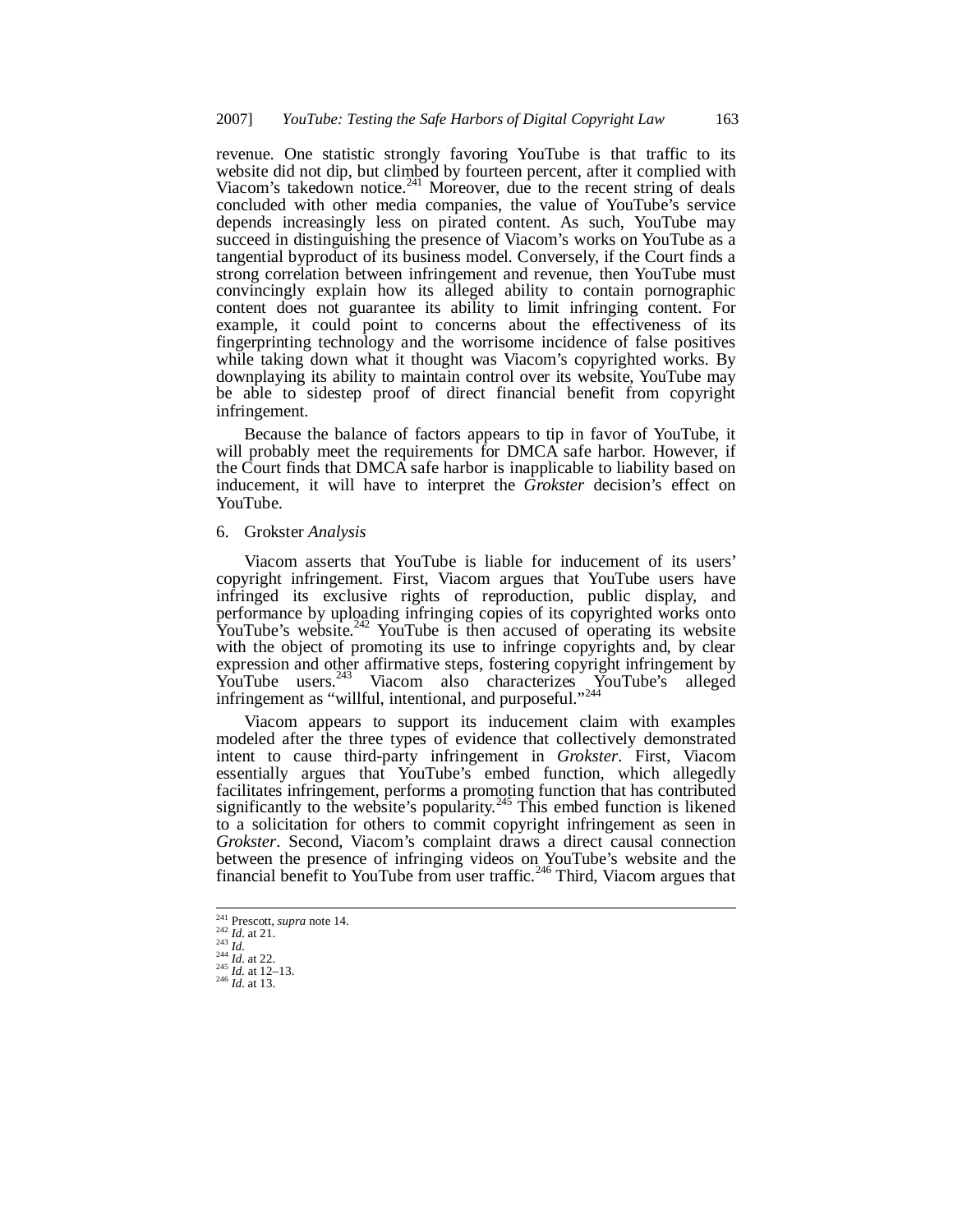YouTube has not only adopted a hands-off policy toward copyright infringement, but has also intentionally interfered with content owners' ability to locate infringing videos.  $247$  YouTube's "friends" feature and recently limited search function, both of which may hinder a search for infringing material, could be characterized as affirmative steps taken by YouTube to foster infringement.

YouTube should be able to refute an inducement claim because it is unclear whether it actually intends to promote and foster infringing use. The three types of evidence that unmistakably implicated the defendants in *Grokster* are not represented as unambiguously in the immediate case. First, YouTube will argue that the video embedding function is intended solely as a tool for sharing. Unlike in *Grokster*, where the defendants clearly sought to avail themselves to former Napster users through overt solicitation, YouTube's video embeds clearly perform a function other than promotion. In addition, YouTube actively requests users to refrain from committing infringement, as evidenced by the manifold notices on its website. Second, as discussed under the DMCA safe harbor analysis, evidence of YouTube's growth after removing copyright-infringing content suggests that its advertising revenue may not be directly tied to a larger quantity of pirated material. Third, YouTube will argue that the ability to designate "friends" is meant to build communities on the website; it will also find an innocent motivation for limiting the website's search capability. Moreover, YouTube has proactively introduced a number of techniques to prevent infringement with reported success.

Although YouTube reserves advanced fingerprinting technology for companies with whom it has content deals, it appears not to have taken affirmative steps to foster infringement. In fact, it appears to be doing the opposite. As a result, its overall business model can be likened more closely to legitimate product distribution than to intentional, culpable behavior. However, if the Court chooses to emulate the *Grokster* opinion and contemplate the balance between supporting creativity and protecting innovation, its determination of who is favored may depend on the number of infringing copies in YouTube's library. Thus, using a policy-driven approach, the Court may find liability for inducement if investigation reveals an overwhelming number of infringing copies on YouTube's website.

In sum, it is likely that YouTube will be cleared of liability on all counts of copyright infringement, although inducement-based liability is not entirely out of the question. If DMCA safe harbor proves to be as efficacious as illustrated above, reasonable content owners will seek alternatives to suing OSPs. Conversely, even if Viacom and others were to succeed in bringing claims against YouTube and analogous services, the cumulative effect of these judgments is questionable due to an array of harmful externalities.

<sup>247</sup> *Id.* at 16.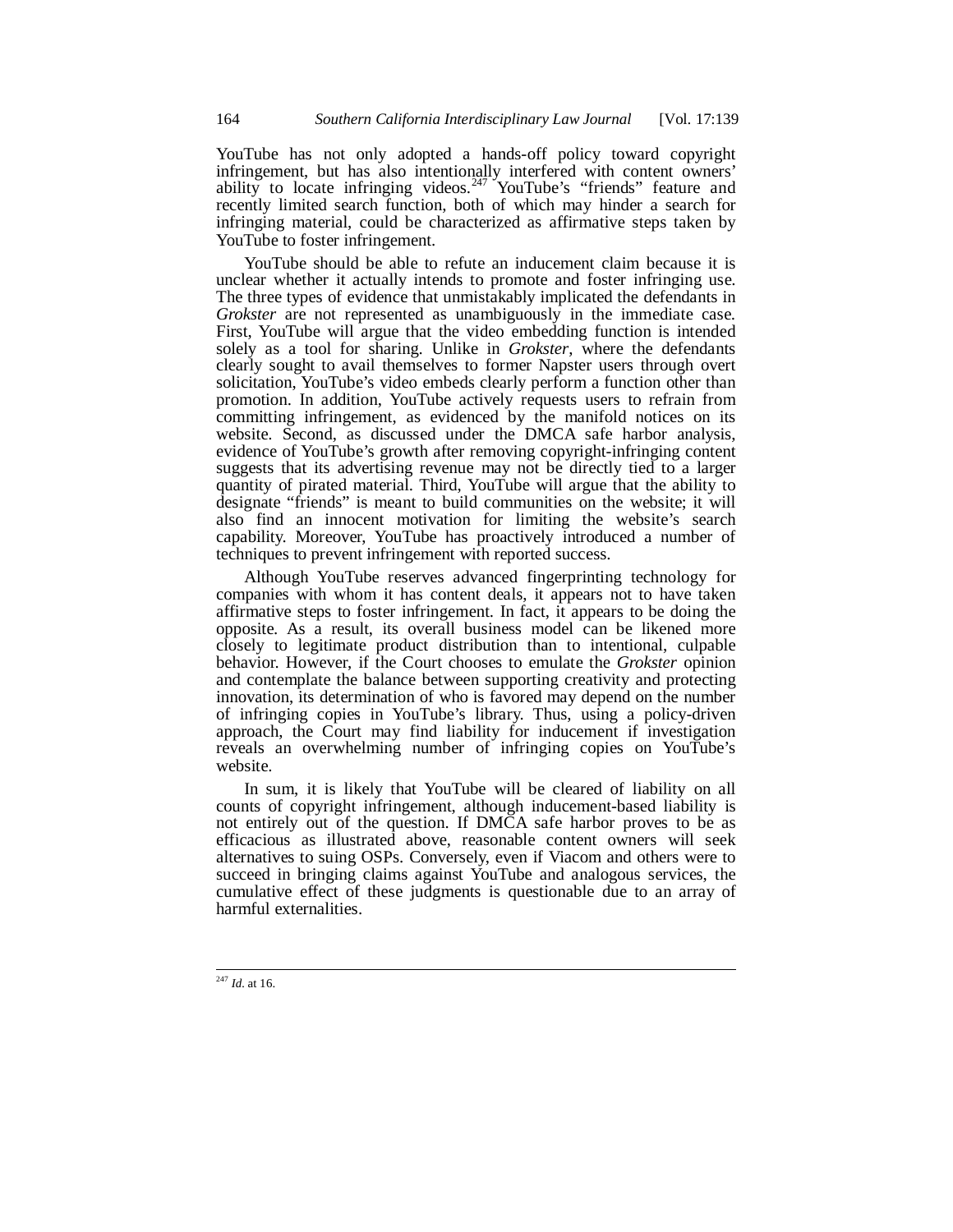## III. NEGATIVE EXTERNALITIES ARISING FROM LIABILITY

One of the clearest problems with claims against services like YouTube is that they inevitably affect legal conduct in the same way that they impact infringing conduct. Unlike lawsuits against individual users, a successful lawsuit against a content-hosting company—with the potential of shutting it down—ultimately affects both infringers and innocent users. Furthermore, although the lawsuits against YouTube may not aim to completely shut the video service down—as compared to recent P2P cases—they do seek to compel substantial modification in the way it operates. Currently, YouTube is unable to easily modify its operations in order to conform to the demands of copyright owners, as evidenced by its accidental sweeping up of non-infringing videos while taking down Viacom's works.<sup>248</sup> We can extrapolate from these mistakes the probability of YouTube facing difficulty in operating within the bounds of a permanent iniunction.

If YouTube were forced to completely enjoin the dissemination of infringing material on its website, then it would suffer from transaction costs that might prove insurmountable. Disputes would certainly arise as to which content is infringing, due in part to the vagueness of the fair use doctrine.<sup>249</sup> In the context of videos using copyrighted materials like popular music without authorization from songwriters and performers, content owners may lack opportunities for redress simply because YouTube cannot handle the burden of sifting through them. As such, possibly the most important mistake copyright owners can make is presupposing that YouTube actually possesses full control over the material that is uploaded to its library. As indicated by news reports, the fingerprinting technology that YouTube has licensed is not fully operational yet and may turn out to be less successful than content owners might hope.

If YouTube were to collapse because immense liability and enforcement costs make its business model untenable, the online landscape would lose a useful and economical means of disseminating user-generated content. Online video sharing is innately responsive to demands for content. The fact that consumers are also producers means that if lots of people want to watch videos of animal tricks, lots of people are likely to upload such videos in order to generate hits and positive comments. Moreover, services like YouTube may affect the creation as well as the dissemination of user-generated content by facilitating a new paradigm of consumer collaboration, described as "peer production."<sup>250</sup> Relevant examples include YouTube clips of users leading other users through the steps of technical support or software configuration. Also, due to

<sup>&</sup>lt;sup>248</sup> Sandoval, *supra* note 50.<br><sup>249</sup> See Lemley & Reese, *supra* note 119, at 1384 (citing Dellar v. Samuel Goldwyn, Inc., 104 F.2d 661<br>(2d Cir. 1939) (Hand, J.) (lamenting the indeterminacy of the fair use doctrine)).

<sup>250</sup> Yochai Benkler, *Coase's Penguin, or, Linux and the Nature of the Firm*, 112 YALE L.J. 369, 381 (2002) (discussing "production by peers who interact and collaborate without being organized on either a market-based or a managerial/hierarchical model," as in the cases of the Wikipedia online encyclopedia and the Linux operating system).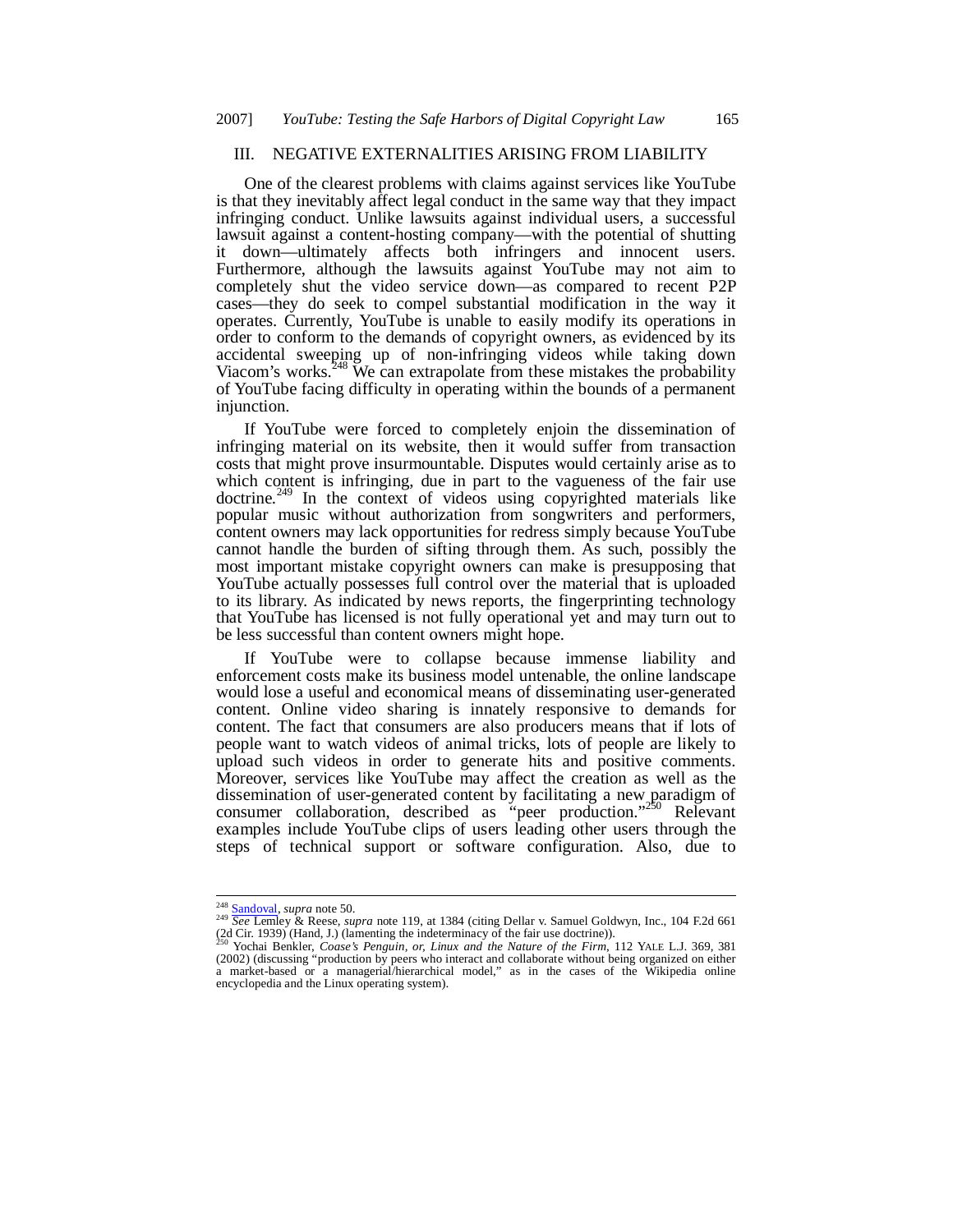YouTube's nascent rise in usage and popularity, some positive implications resulting from its continuing existence have likely not come to light.

Lastly, lawsuits against the likes of YouTube will dampen technological innovation that might enable valuable legal uses instead of just copyright infringement. When programmers were prosecuted for writing code that violated anti-circumvention measures in the DMCA, their compatriots were consequently deterred from working on encryption and other areas perceived to be similarly sensitive.<sup>251</sup> Likewise, if courts were to weigh in by dictating the designs of products and services, developers of new technologies would feel hampered by the prospect of future interference. As a result, innovation would suffer.<sup>25</sup>

Due to these harmful externalities, content owners should look to remedies other than the pursuit of legal claims against content-hosting services like YouTube.

## IV. ALTERNATIVE REMEDIES

Currently, copyright infringers may be held liable for either actual damages or statutory damages, $253$  the latter of which may be raised to \$150,000 per infringed work at the discretion of a court.<sup>254</sup> In order to maximize the deterrent effect of these monetary sanctions, content owners should consider the pursuit of infringement claims against individual uploaders of pirated material. This tactic may produce promising results because uploaders of infringing videos have little incentive for continuing their activities. They are not compensated financially and therefore volunteer their time and effort out of less self-serving interests. By following the model of the Recording Industry Association of America, $^{25}$ the content industry may achieve startling results by filing just a few hundred lawsuits. One downside to pursuing this strategy is the dissimilarity in user behavior behind P2P file sharing and the uploading of infringing videos. While high-volume uploaders pervaded the P2P landscape,<sup>256</sup> the possible dearth of such uploaders in online video makes the imposition of liability on a casual uploader appear draconian. On the other hand, casual uploaders who have been singled out for infringement

<sup>251</sup> Joseph P. Liu, *The DMCA and the Regulation of Scientific Research*, 18 BERKELEY TECH. L.J. 501,  $514-16(2003)$ .

<sup>252</sup> *See* Lemley & Reese, *supra* note 119, at 1387 ("Innovation works best when it is as unfettered by governmental requirements as possible, particularly the kind of detailed oversight that the *Napster* case ultimately entailed.").

<sup>253</sup> 17 U.S.C. § 504(c) (2007). <sup>254</sup> *Id.* § 504(c)(1)–(2).

 $255$  The Pew Internet & American Life Project survey estimates that illegal "music downloading" plunged by nearly 50% in the months after the RIAA announced its intent to sue P2P users and filed its<br>first round of lawsuits. Lee Rainie & Mary Madden, *The Impact of Recording Industry Suits Against*<br>*Music File Swapper* http://www.pewinternet.org/pdfs/PIP\_File\_Swapping\_Memo\_0104.pdf. *But cf.* Thomas Mennecke, *P2P*<br>Population Nears Record High, SLYCK, Dec. 2005, available at<br>http://www.slyck.com/news.php?story=1031 ("The RIAA may be winn

legislators, yet these victories are proving hollow. Their courtroom and legislative successes are yielding little in the way of tangible benefits as the P2P population continues to grow.").<br><sup>256</sup> Matt Bai, *Hating Hilary* 

http://www.wired.com/wired/archive/11.02/hating.html.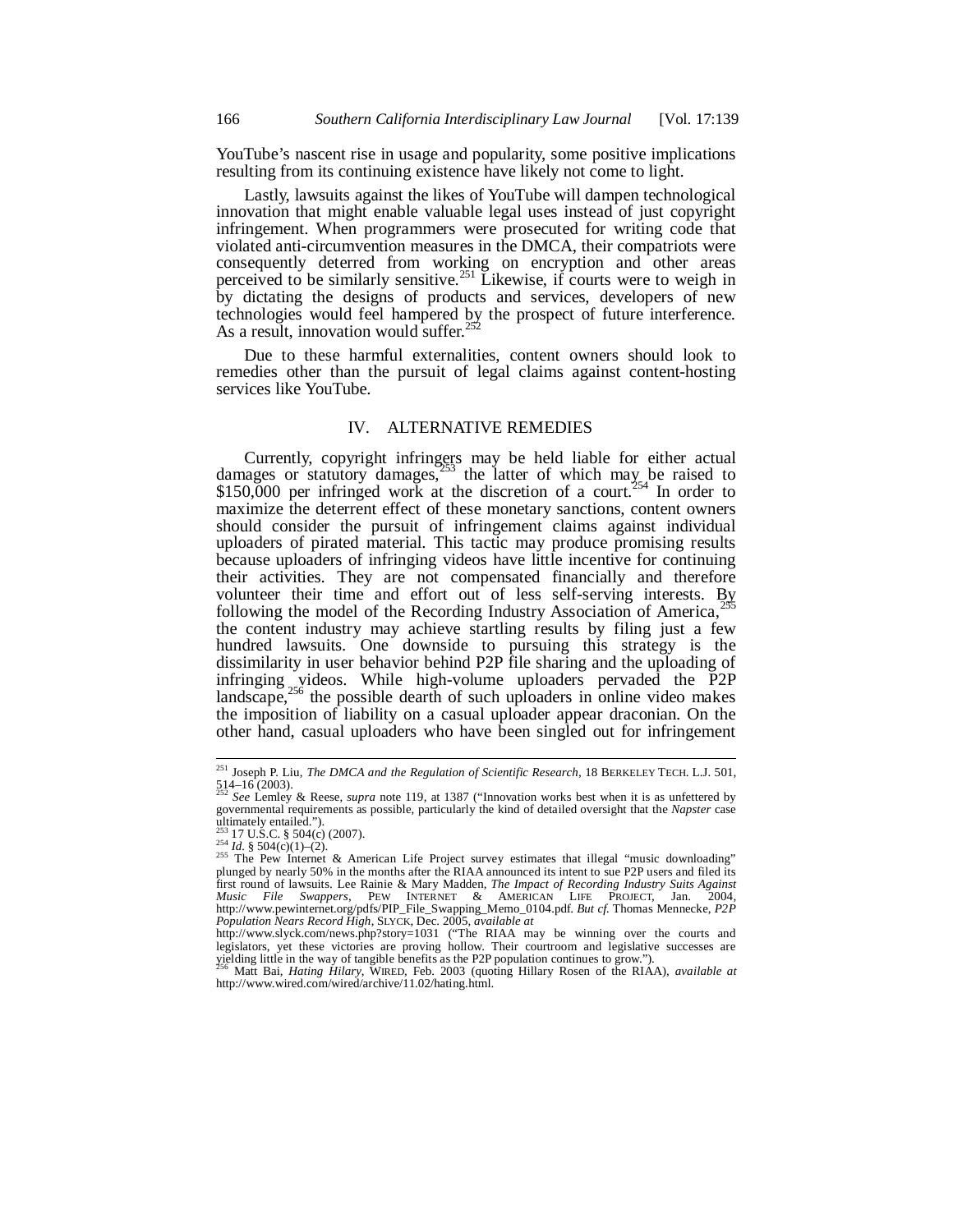will not be subject to massive liability that seems disproportionate to their wrongdoing.

Since suing direct infringers can quickly turn into an expensive proposition, another alternative would be to lower the cost of enforcement by blanket licensing based on an automated system of levies as proposed independently by Neil Netanel and Terry Fisher.<sup>257</sup> A levy is "a form of blanket compulsory license, authorizing copying in exchange for a set fee."<sup>258</sup> Instead of requiring everyone who wants a license to apply for one or burdening copyright holders with the responsibility of suing those who owe license fees, a levy would be collected on any sale of software, hardware, or services that are deemed likely to be used for the infringement of audiovisual works.<sup>259</sup> Mark Lemley and R. Anthony Reese have suggested that statutory language could be modeled on the Audio Home Recording Act of 1992 (AHRA), which provides for a levy to be charged on all digital audio recorders and blank digital audio media, the proceeds of which are to be distributed among music copyright owners.<sup>260</sup> Because this type of levy system runs automatically and forces virtually all copyright infringers to pay the equivalent of an inexpensive licensing fee, it requires little maintenance and avoids the hassle of litigation.

Nevertheless, blanket licensing does have a significant shortcoming in that its economic effect is comparable to that of suing OSPs.<sup>261</sup> Lemley and Reese have theorized that a levy must be tied to a wide range of products or else its cost will be prohibitively high.<sup>262</sup> However, such a levy will predictably adhere to devices with both infringing and non-infringing uses, meaning that the burden is eventually shared with users who are innocent of infringement.<sup>263</sup> Thus, according to Lemley and Reese, a levy system merely substitutes a liability rule and a collection mechanism for the existing property rule seen in copyright law.<sup>264</sup> Ultimately, a levy system still seems preferable because its diminishing effect on technological innovation pales in comparison to the outright ban on innovation that may result under a property rule.<sup>265</sup>

Lemley and Reese have suggested another possible alternative for lowering the cost of copyright enforcement—an alternative dispute resolution system that allows content owners to quickly and inexpensively bring complaints against the most prolific uploaders of infringing videos.<sup>266</sup> Although Lemley and Reese speak mainly to P2P networks, Congress could amend the Copyright Act to provide that in the case of egregious copyright infringement related to OSPs, a copyright owner would have the

<sup>257</sup> *See* WILLIAM W. FISHER III, PROMISES TO KEEP: TECHNOLOGY, LAW, AND THE FUTURE OF ENTERTAINMENT ch. 6 (Stanford University Press 2004); Neil W. Netanel, *Impose a Noncommercial Use Levy to Allow Free Peer-to-Peer File Sharing*, 17 HARV. J.L. & TECH. 1 (2003).

Lemley & Reese, *supra* note 119, at 1406.

 $^{256}$  *L*.

<sup>&</sup>lt;sup>260</sup> *Id.* at 1407 (citing 17 U.S.C. §§ 1004–07 (2007)).<br><sup>261</sup> *See id.* at 1408.

 $rac{262}{262}$  *Id.* 

<sup>263</sup> *See id.* <sup>264</sup> *Id.*

<sup>265</sup> *See id.* at 1408–09. <sup>266</sup> *Id.* at 1410–11.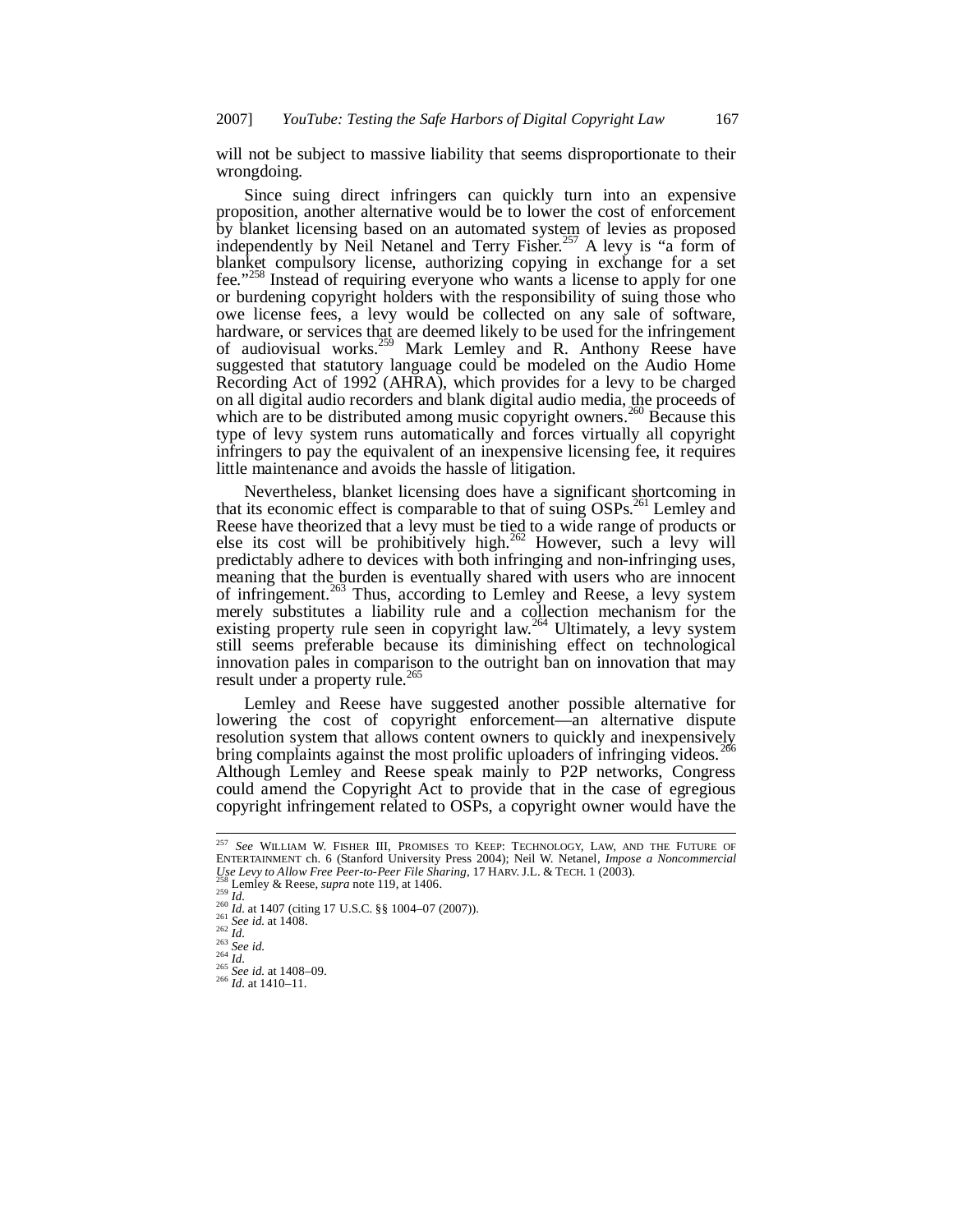choice of either pursuing a copyright infringement claim in federal court or pursuing a claim in an alternative dispute resolution proceeding before an arbitrator properly appointed by the Copyright Office.<sup>267</sup> If instituted, the system could be designed to resolve only straightforward cases of bad-faith infringement, and to reserve more difficult factual and legal disputes for the courts.<sup>268</sup> As such, an arbitrator given the basic facts, without face-to-face argument or discovery,  $^{269}$  would be able to make a decision swiftly and with minimum cost to copyright holders.<sup>270</sup> The success of such a system would depend heavily on the ability of OSPs to easily identify the worst offenders, such as those who repeatedly repost slightly modified videos in response to takedowns. Creating an effective arbitration system will entail a great deal of forethought and cooperation on the part of OSPs, content owners, and lawmakers.

In combination with any of the remedies touched upon above, the content industry must redouble its efforts to legitimize online video. Major media companies have the financial resources and the wherewithal to develop attractive online video services. Reducing infringement on websites like YouTube through enforcement efforts against infringing uploaders will be more successful if end users become acclimated to reliably and affordably accessing a wide variety of professional-grade digital videos online. GE and Vivendi's NBC Universal, News Corporation's Fox, and Viacom have all started to offer online video experiences targeting specific consumers.<sup>271</sup> Accruing the favor of built-in audiences will pay dividends to content owners fearful of copyright infringement. Moreover, major studios and networks can utilize the grassroots element of online video that has worked so well for YouTube. For example, CBS has begun to encourage college basketball fans to upload homemade videos supporting their favorite teams.<sup>272</sup>

Partnering with existing online video services is another alternative. While YouTube may appear to pose an insidious threat to traditional entertainment, statistics suggest that it also represents a legitimate economic opportunity for content owners and advertisers alike. According to a recent Harris interactive poll of a representative sample of 2300 adults in the United States, forty percent of adults have watched a video on YouTube.<sup>273</sup> Of these viewers, fourteen percent described themselves as visiting the website frequently.<sup>274</sup> Also, YouTube is more popular among young males, a segment of the population that advertisers already have trouble reaching through television.<sup>275</sup> An astounding forty percent of eighteen to twenty-four-year-old U.S. men described themselves as visiting

 $^{274}$ <sup>1</sup>*d*. <sup>275</sup> *Id.*

<sup>267</sup> *See id.* at 1413.

<sup>268</sup> *See id.* at 1411. <sup>269</sup> *See id.* at 1417–18.

<sup>270</sup> *See id.* at 1411.

<sup>271</sup> *See* Cassimir Medford, *CBS: Is YouTube Fan Enough?*, RED HERRING, Feb. 28, 2007, http://www.redherring.com/Home/21472*.* <sup>272</sup> *Id.*

<sup>&</sup>lt;sup>273</sup> YouTube viewers watch less television as a result, INFORMITV, Feb. 4, 2007,

http://informitv.com/articles/2007/02/04/youtubeviewerswatch/.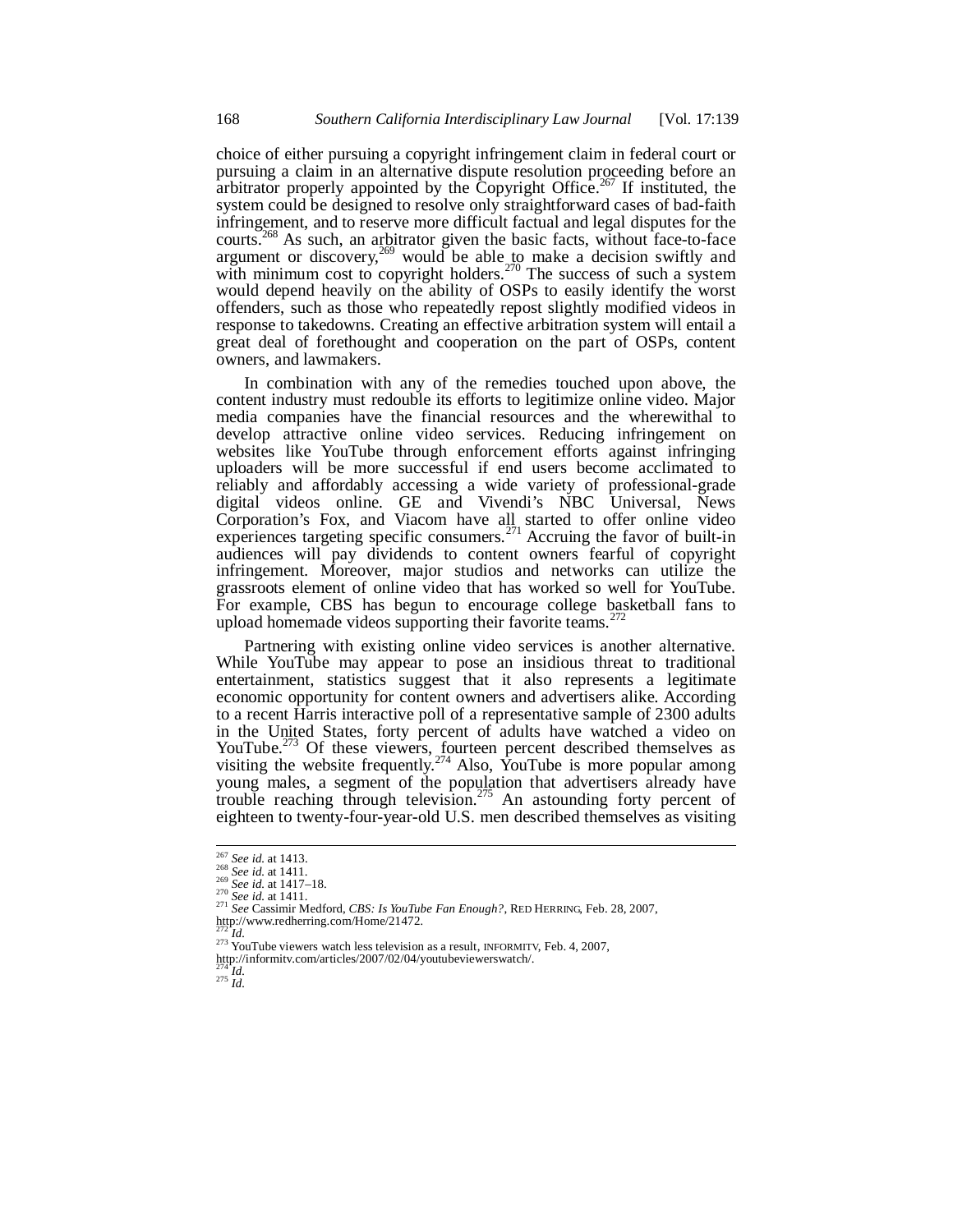the website frequently.<sup>276</sup> Advertisers and content owners should take heed of these attractive numbers and utilize online video services to build their respective brands.

Over one thousand content owners of all sizes have already begun to capitalize on the positive opportunities presented by YouTube.<sup>277</sup> YouTube. has brokered a multi-year, non-exclusive partnership deal with the British Broadcasting Corporation ("BBC"), which encompasses a rich mix of promotional content, short-form entertainment, and news clips.<sup>278</sup> The companies will split advertising revenue and begin testing video advertisements—a first for YouTube—but BBC executives are more intent on expanding awareness of their brand in the U.S. market.<sup> $279$ </sup> This year, online video advertising is expected to be worth a mere \$775 million, a fraction of the overall online advertisement market.<sup>280</sup> However, the market potential is enormous, as seen in the estimated seventy billion to eighty billion dollars spent annually in television advertising.<sup>281</sup> In any event, the BBC deal represents a major coup for YouTube due to its scope, length, and prominence of the partner, and illustrates the promise of its platform in legitimizing online video content.

YouTube also boasts revenue-sharing deals with smaller entities, such as the Sundance Channel, the YES Network (a regional sports television network), AskTheBuilder.com (a home improvement website), and small independent video producers.<sup>282</sup> Results have proved attainable thus far, as seen in the Sundance Channel receiving more than two million hits on YouTube and experiencing a significant uptick in traffic to its own website.<sup>283</sup> YouTube's success with smaller media companies validates its platform as an effective and safe means for promotion, distribution, and monetization of media content. Undersized companies especially benefit from YouTube's platform because they are generally willing to risk some copyright infringement for the potential payoff of mass distribution.<sup>2</sup> Major content providers that recognize the profit potential from advertising revenue are even expressing interest in creating original programming exclusively for online video platforms like YouTube.<sup>285</sup> In all likelihood, the growing presence of legitimate, professional content will dampen the demand for infringing material, which will in turn reduce the uploading of pirated content.

The most innovative forays into revenue-sharing involve hitching the copyrighted works of media companies to the user-generated engine that

 $^{279}$ <sup>1</sup>*d*.

<sup>276</sup> *Id.*

<sup>277</sup> Miguel Helft, *Google Courts Small YouTube Deals*, *and Very Soon, A Larger One*, N.Y. TIMES, Mar. 2, 2007, *available at*

http://query.nytimes.com/gst/fullpage.html?res=950DE4D81631F931A35750C0A9619C8B63.

<sup>278</sup> Ben Fritz & Steve Clarke, *YouTube Ties to BBC*, VARIETY, Mar. 2, 2007, *available at* http://www.variety.com/article/VR1117960423.html?categoryid=1009&cs=1.

<sup>280</sup> Delaney & Karnitschnig, *supra* note 28. <sup>281</sup> *See* Lee, *supra* note 32. <sup>282</sup> Helft, *supra* note 277.

<sup>283</sup> *Id.* <sup>284</sup> *Id.* <sup>285</sup> Anne Becker et al., *How the Google-YouTube Deal Shakes Up TV*, BROADCASTING & CABLE, Oct. 16, 2006, *available at* http://www.broadcastingcable.com/article/CA6381202.html.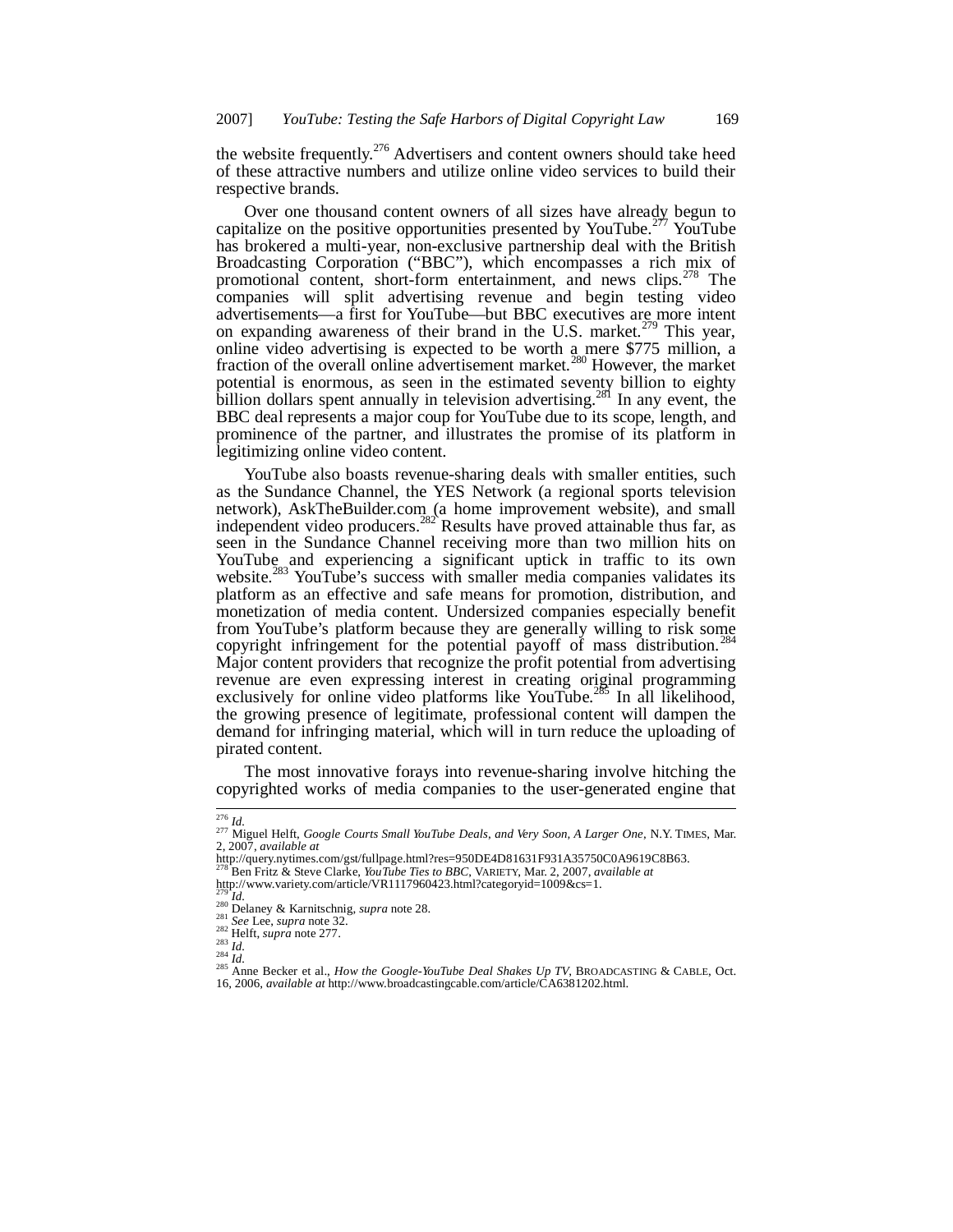has contributed to YouTube's growth. YouTube has reached an arrangement with Wind-up Records that allows the use of certain pre-selected music tracks in amateur videos created by YouTube users.<sup>286</sup> Users can add musical backdrops to their video exploits without fear of liability for infringement, and copyright owners are compensated for the use of their works. If film studios and television networks were also willing to selectively license the marriage of their copyrighted material to the activities of end users, this type of copyright infringement would resultantly disappear. In essence, content owners could legalize certain types of copyright infringement and get paid for it.

To take the concept one step further, copyright holders could even license to YouTube the rights to wholesale use of their works. For example, a television network could agree to discard any future claims of copyright infringement against YouTube in exchange for 100% of the advertising revenue generated from any of its works that have been used. However, these types of deals would simply replace the negative externalities produced by lawsuits against YouTube with equivalent costs. YouTube would be forced to constantly monitor its website for use of copyrighted material with no real compensation for its efforts. Like an automated levy system, a compulsory license for the use of others simply trades a property rule for a liability rule and a collection mechanism.

In sum, viable alternatives to lawsuits against YouTube and comparable services are available to the content industry. However, such devices may turn out to be less imperative in treating infringement because the demographics of end users are rapidly changing. In late 2006, older viewers already appeared to make up a large proportion of YouTube's audience, as estimated U.S. proportions of YouTube visitors between the ages of thirtyfive and sixty-four reached as high as sixty-five percent.<sup>287</sup> A concurrent study indicated that YouTube visitors were also more likely to be relatively well-heeled, as income data showed that 61.6% earned above \$60,000 annually.<sup>288</sup> Since then, the percentage of eighteen-to-twenty-four-year-olds that visit YouTube has dropped, $289$  signaling the evolution of its audience into a broader and more mainstream blend of people who have little incentive to commit copyright infringement. This trend may already be reflected by YouTube's creation of a discrete channel allowing 2008 Presidential candidates to showcase their own videos with the intent to facilitate dialogue with viewers.<sup>290</sup> Assuming that uploader demographics morph along with visitor demographics, which is not at all unlikely, copyright infringement may very well drop to an acceptable level without substantial pressure brought to bear on it.

<sup>286</sup> Fred O'Connor, *YouTube Reaches Deals for Music Video, Sports Content*, PC WORLD, Feb. 27, 2007, *available at* http://www.pcworld.com/article/id,129443/article.html.

<sup>287</sup> Jeremy Reimer, *YouTube Makes the Move on TV's "Old Rich People*," ARS TECHNICA, Nov. 27, 2006, http://arstechnica.com/news.ars/post/20061127-8290.html.

<sup>288</sup> *Id.* <sup>289</sup> Lee, *supra* note 32. <sup>290</sup> Associated Press, *YouTube Sets Aside 'Channel' for Presidential Candidates*, FOXNEWS.COM, Mar. 2, 2007, http://www.foxnews.com/story/0,2933,256178,00.html?sPage=fnc.politics/youdecide2008.